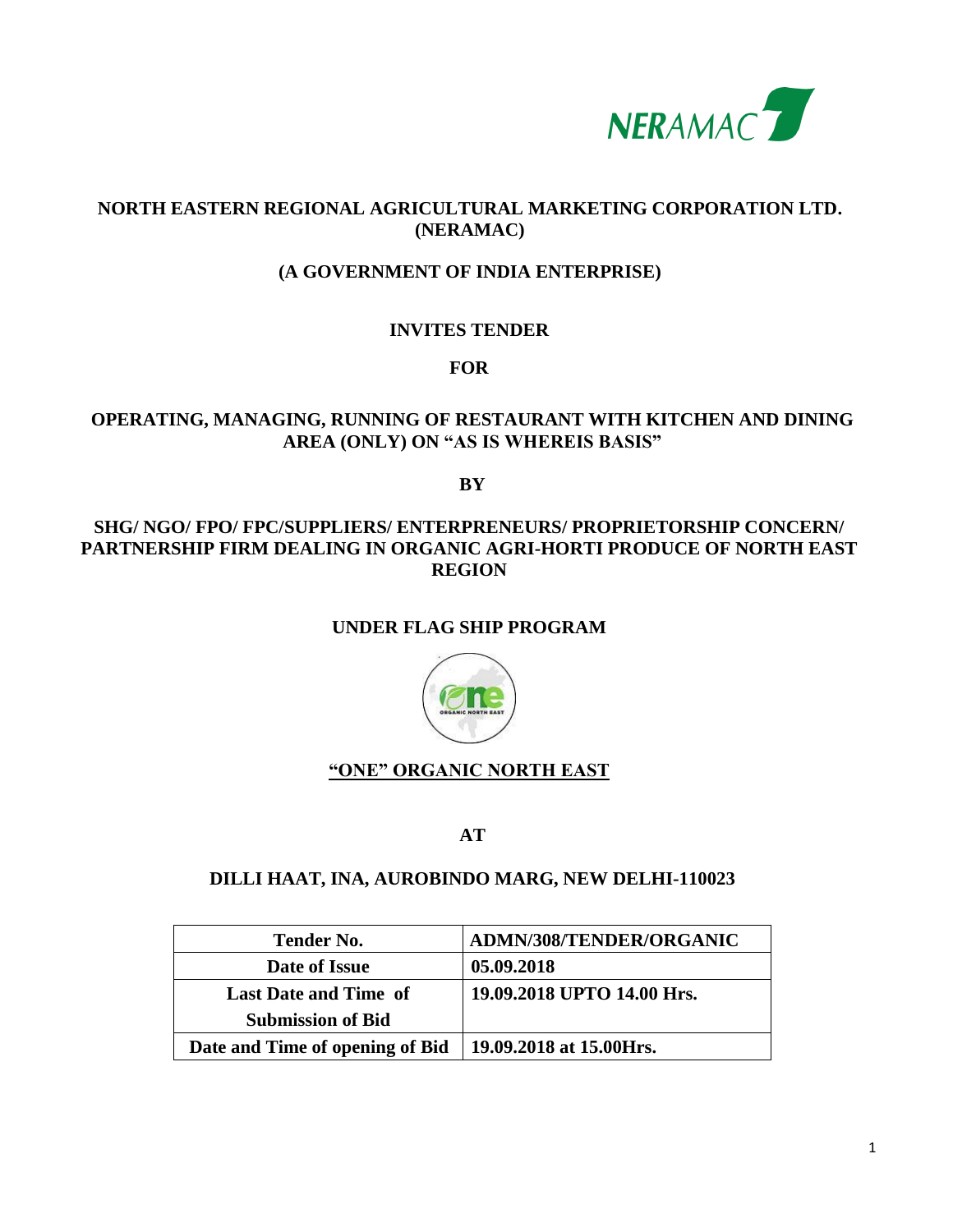### **DISCLAIMER**

- 1. This Bid Document for **"operating, managing, running of restaurant with kitchen and dining area (only) on "AS IS WHEREIS BASIS"** for DILLI HAAT, INA, Aurobindo Marg, New Delhi-110023 Delhi through Open Auction contains brief information of the available space, eligibility requirements and details of the selection process amongst others for the successful bidder. The purpose of the Bid document is to provide interested parties with information that may be useful to them in eliciting their proposals pursuant to this Tender document.
- 2. This Bid Document is not an agreement. The scope of work and other information as well as the right and obligations of the successful Bidder shall be set out in a separate agreement to be executed between NERAMAC and the successful Bidder.
- 3. NERAMAC reserves the right to accept or reject any or all Bids without giving any reasons thereof. NERAMAC shall not entertain or be liable for any claim for costs and expenses in relation to the preparation of the documents to be submitted in terms of this Bid Document.
- 4. NERAMAC shall not be responsible for any late receipt of applications for any reasons whatsoever. The applications received late will not be considered and returned unopened to the applicant.
- 5. NERAMAC may include any other item in the Scope of work at any time after consultation with applicants or otherwise.
- 6. The NERAMAC reserves the right to relax or waive any of the conditions stipulated in this document as deemed necessary in the best interest of the NERAMAC without assigning any reasons thereof .
	- This document is incidental to information from Delhi Tourism and Transportation Development Corporation Ltd.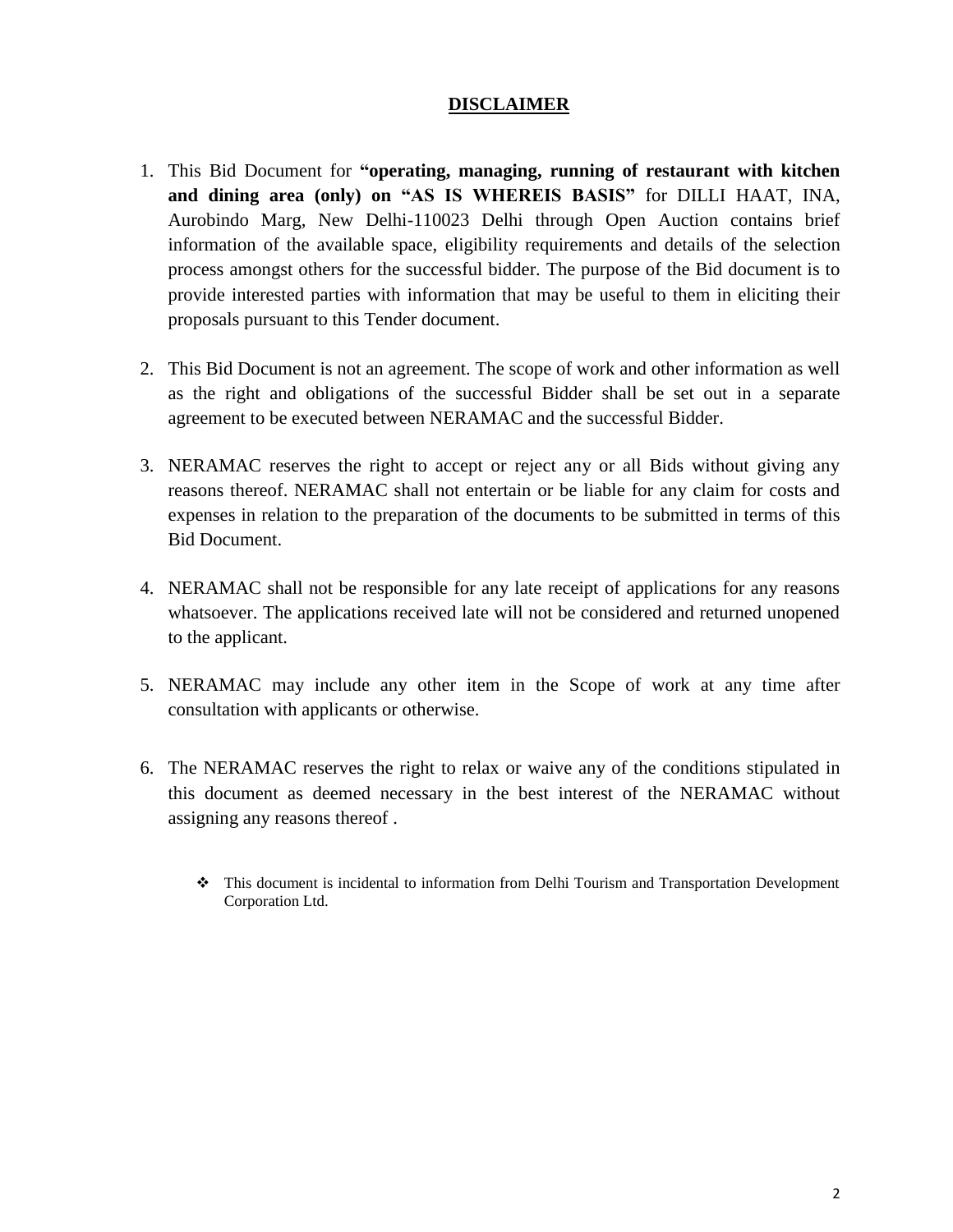# **INDEX**

| <b>Sl. No.</b>   | <b>Particulars</b>                                                                              | Page No.       |  |
|------------------|-------------------------------------------------------------------------------------------------|----------------|--|
| 1.               | Introduction                                                                                    | $\overline{4}$ |  |
| 2.               | <b>Invitation for Tender</b>                                                                    | 5              |  |
| 3.               | <b>Instructions to Bidders</b>                                                                  | 6              |  |
| $\overline{4}$ . | Scope of Work                                                                                   | $\overline{7}$ |  |
| 5.               | <b>General Terms &amp; Conditions</b>                                                           | $7 - 11$       |  |
| 6.               | Eligibility Criteria of Bidder                                                                  | 12             |  |
| 7.               | <b>Bid Format &amp; Contents</b>                                                                | 13             |  |
| 8.               | Fees Payable                                                                                    | $13 - 14$      |  |
| 9.               | Submission & Opening of Bids                                                                    | 14             |  |
| 10.              | <b>Procedure for Selection</b>                                                                  | $14 - 15$      |  |
| 11.              | Weightage Criteria for Final Selection                                                          | 15             |  |
| 12.              | Steps to be followed after Selection                                                            | 16             |  |
| 13.              | Responsibility of NERAMAC                                                                       | $16-17$        |  |
| 14.              | Confidentiality                                                                                 | 17             |  |
| 15.              | Termination & Dispute Resolution                                                                | $17 - 18$      |  |
| 16.              | Bid Form-A                                                                                      | 19-20          |  |
| 17.              | Form B                                                                                          | 21             |  |
| 18.              | Financial Bid-Form C                                                                            | 22             |  |
| 19.              | General Information of the Bidder - Annexure A                                                  | 23             |  |
| 20.              | Affidavit of Tenderers duly notarized- Annexure                                                 | 24             |  |
|                  | B                                                                                               |                |  |
| 21.              | Undertaking of not being banned by any Govt.<br>organization/ PSU etc for business - Annexure C | 25             |  |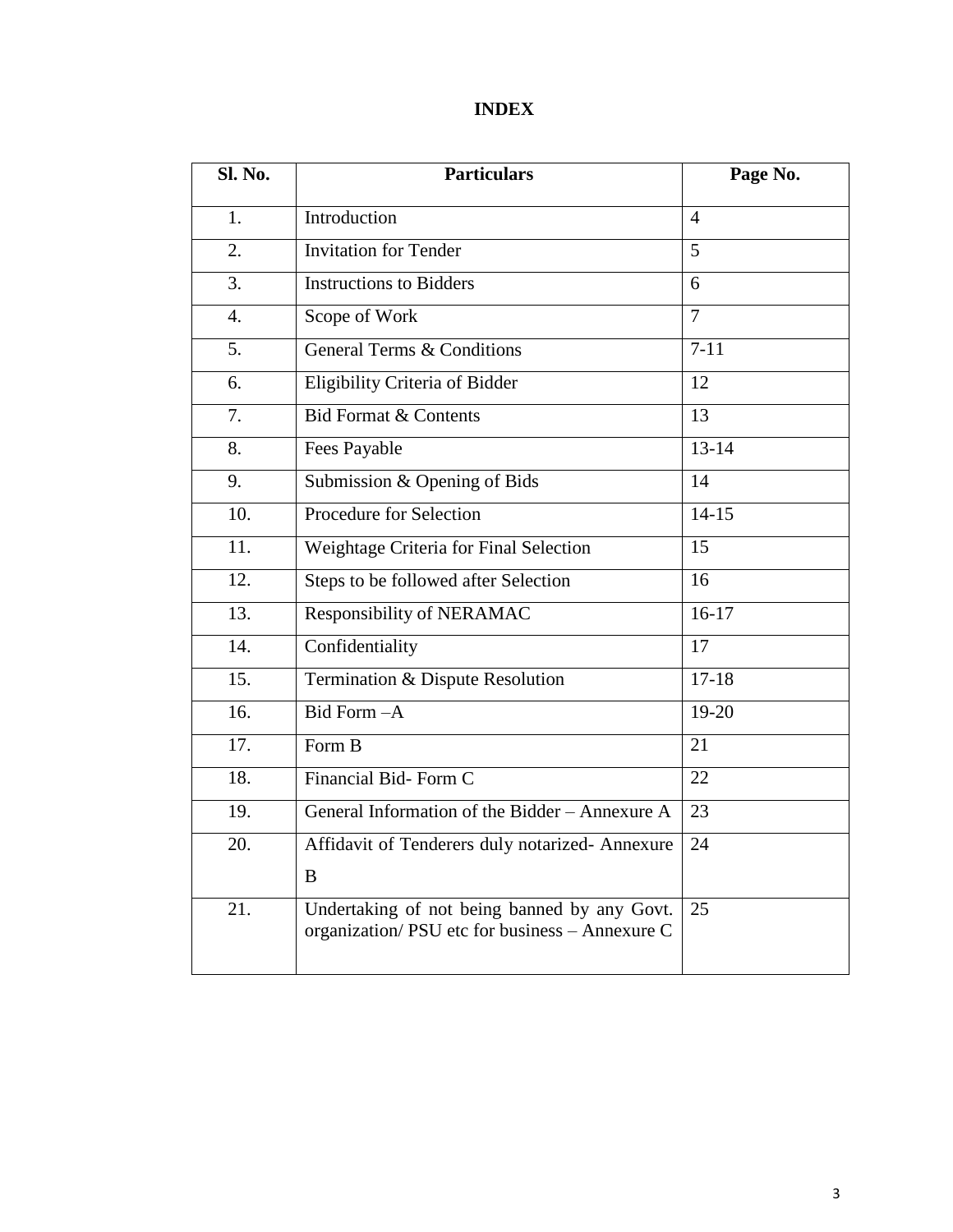### **INTRODUCTION**

- 1. North Eastern Regional Agricultural Marketing Corporation (NERAMAC) is a Government of India Enterprise, under Ministry of Development of North Eastern Region (hereinafter referred to as DoNER), set up to support farmers/producers of north east in getting remunerative prices for their produce and thereby bridge the gap between the farmers and the market and also to enhance the agricultural, procurement, processing and marketing infrastructure of the North Eastern Region of India.
- 2. NERAMAC has initiated a Project of Running of "ONE" ORGANIC NORTH EAST Showroom cum Restaurant at DILLI Haat, INA, New Delhi under Mission Organic Value Chain Development for North Eastern Region, "MOVCDNER" Scheme of Ministry of Agriculture & Farmer`s Welfare, GOI.
- 3. The main objective to run "ONE" stall in DILLI HAAT, INA, New Delhi is to promote awareness about **BENEFITS OF ORGANIC & HEALTHY FOOD PRODUCTS FROM NORTH EAST**, Sell organic items, offer delicacies made from organic raw material (RESTAURANT) and sensitize and impart training to grow organic produce and develop a connect to the farming communities of NER and their culture at one end and remunerating farmers and Entrepreneurs with premium price on other hand hence trying to bridge the gap between farm to fork by building an end to end eco system.
- 4. The pilot project named" ONE" is designed to promote the organic North East region products through serving the delicious food and sale the organic products in NE Organic Restaurant. NERAMAC shall also sensitize local public to promote Healthy food and the benefits of using Organic Food and its impact to our body and environment.
- 5. DILLI HAAT at INA , Delhi is a single destination and paradise for shopping and food lovers as one can find several products and materials at one place without middleman.. The food plaza also serves a venue for different North Eastern food festival that is organized by the government and DILLI haat organizing members. At DILLI Haat visitors can increase their taste bud with different variety of NE dishes that too at decent price. There are 17 different Food stalls at the HAAT. Targeted clients at Dili Haat consist of Visitors of DILLI Haat, International Tourists, Families of nearby areas, Corporate Organizations, Exporters representatives.
- 6. With the success story of "ONE", NERAMAC has planned to open Showrooms or Restaurants or (Both) at various NDMC areas, Metro Stations etc in National Capital Region (NCR) in similar lines.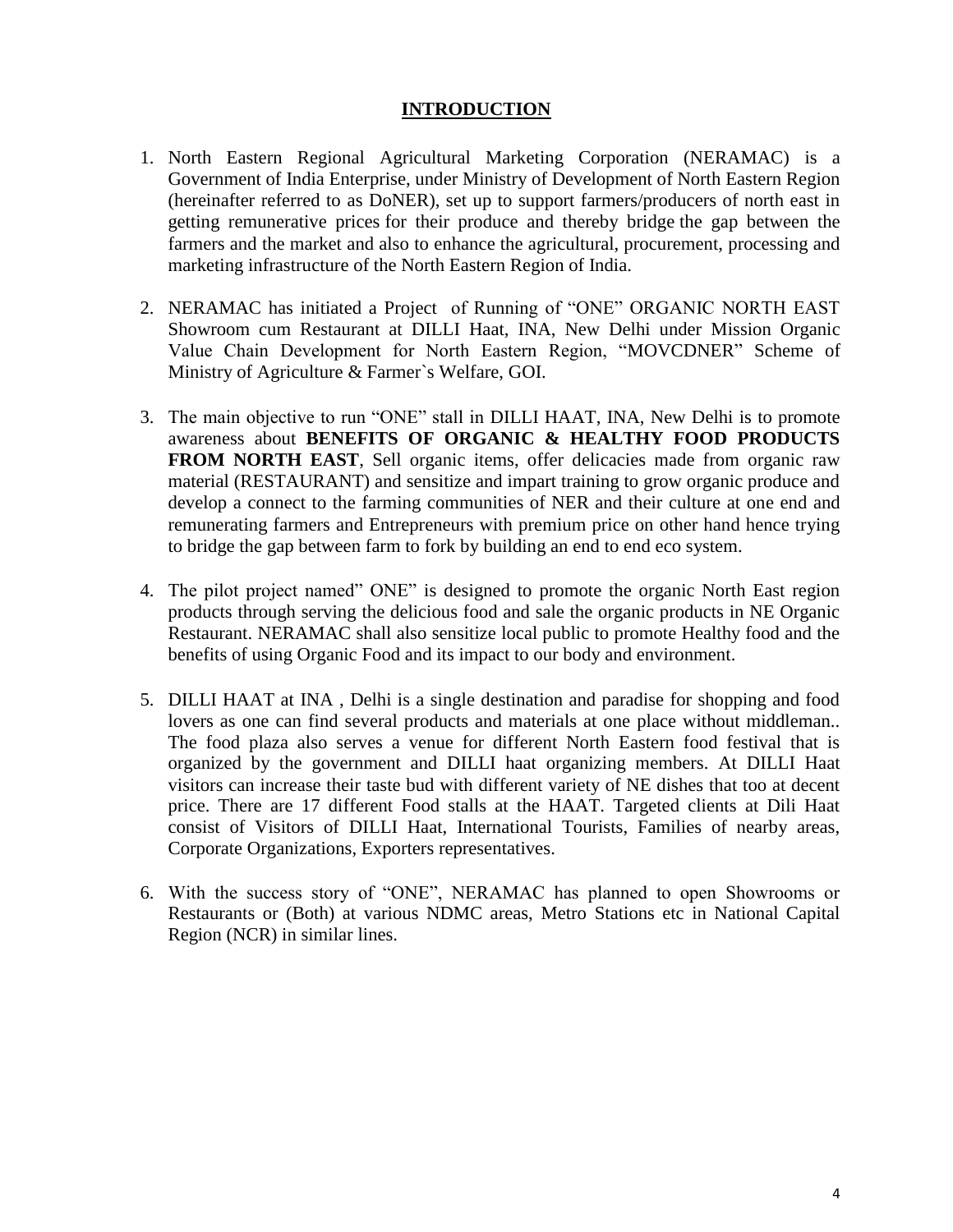### **INVITATION FOR TENDER**

North Eastern Regional Agricultural Marketing Corporation Ltd **(NERAMAC)** invite TENDER/RFP for "operating, managing, running of restaurant with kitchen and dining area (only) on "AS IS WHEREIS BASIS" from reputed SHG/ NGO/ FPO/ FPC/SUPPLIERS/ ENTERPRENEURS/ PROPRIETORSHIP FIRM/ PARTNERSHIP FIRM having sound financial strength and registered office in India and dealing in organic HORTI-AGRI PRODUCE OF NORTH EAST REGION under its flag ship program "**ONE" ORGANIC NORTH EAST** for **DILI HAAT (INA)**, **AUROBINDO MARG, NEW DELHI -110023.**

Interested party / Firm having relevant experience may download Bid document from NERAMAC's website, [www.neramac.com](http://www.neramac.com/) and submit the Bid document at the address mentioned herein below by 19.09.2018 upto 14.00 Hrs and same will be opened on 19.09.2018 at 15.00 Hrs. Detailed notice can be downloaded from our website [www.neramac.com.](http://www.neramac.com./)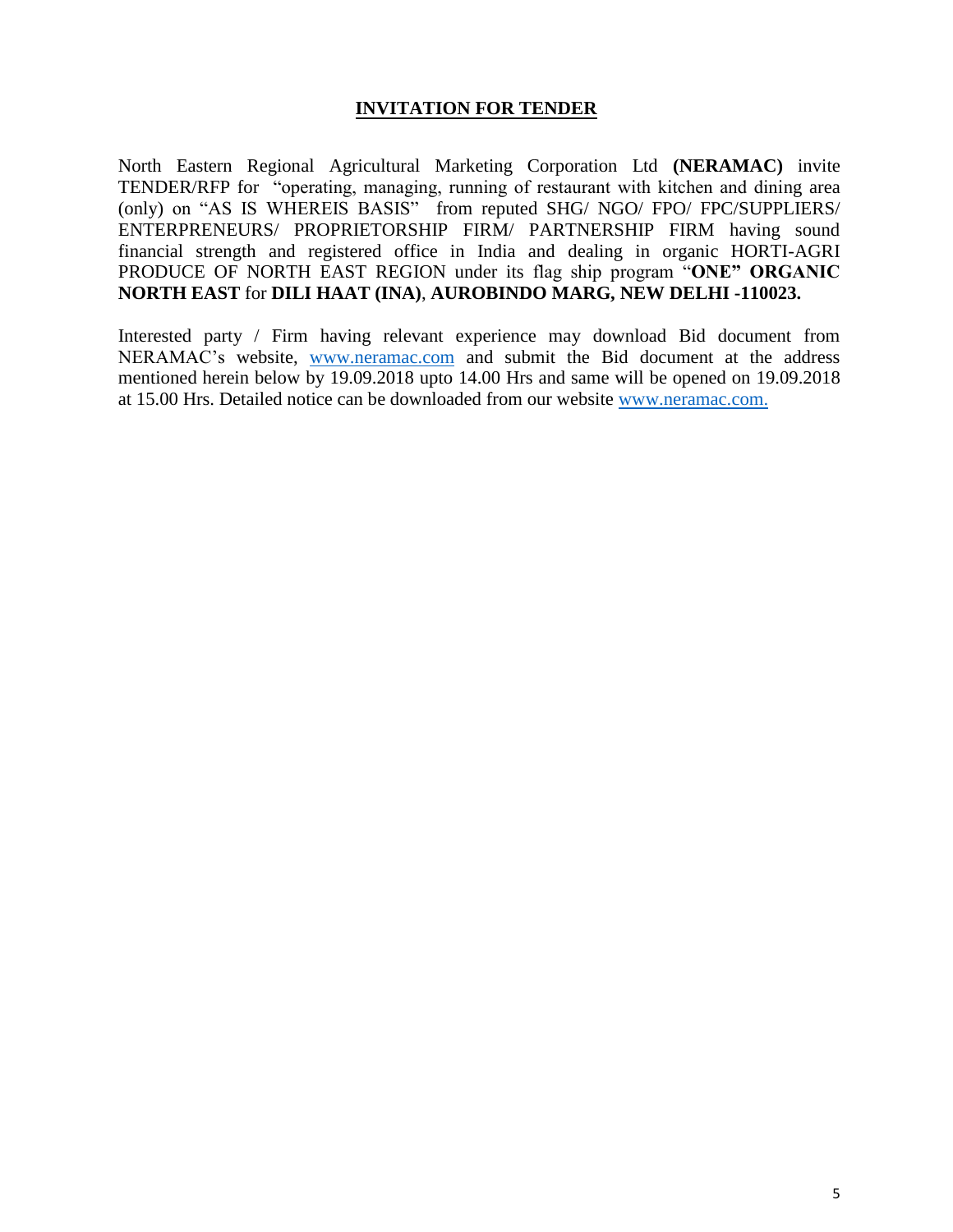**Important Dates**

| A. Last date for the submission of Bid                           | : 05.09.2018                                                                             |
|------------------------------------------------------------------|------------------------------------------------------------------------------------------|
| <b>B.</b> Date of opening of Bids                                | : 19.09.2018                                                                             |
| C. Place of opening of Bids                                      | : MD, NERAMAC LTD, 9, Rajabari<br>Path, G S Road, Ganeshguri<br><b>Guwahati - 781005</b> |
| D. Bid Document(s) can be submitted<br>on the following address: | : MD, NERAMAC LTD, 9, Rajabari<br>Path, G S Road, Ganeshguri<br><b>Guwahati - 781005</b> |

Processing fee Rs 1,500/- (Non-refundable) should be submitted along with submission of offer. Tenders not accompanying the processing fee shall be rejected out rightly and shall not be processed. EMD of Rs. 15,000/- (Rupees Fifteen Thousand only) shall be deposited, without which tender will not be considered.

RTGS details is as follows:

**Name : NERAMAC LTD Bank Name: State Bank of India, Branch Name: New Guwahati Branch, Bamunimaidam Account No: 10566982782 IFSC Code: SBIN0000221.**

The TENDER documents along with detailed scope of work and other relevant documents forms the part of Tender.

FOR ANY FURTHER CLARIFICATION YOU MAY CONTACT:

- **1. Mr. Madhur Asom Saikia: I/c Delhi State: [dgmlog.neramac@gmail.com](mailto:dgmlog.neramac@gmail.com)**
- **2. Ms. Avishikta Das: [dgmneramac@gmail.com](mailto:dgmneramac@gmail.com)**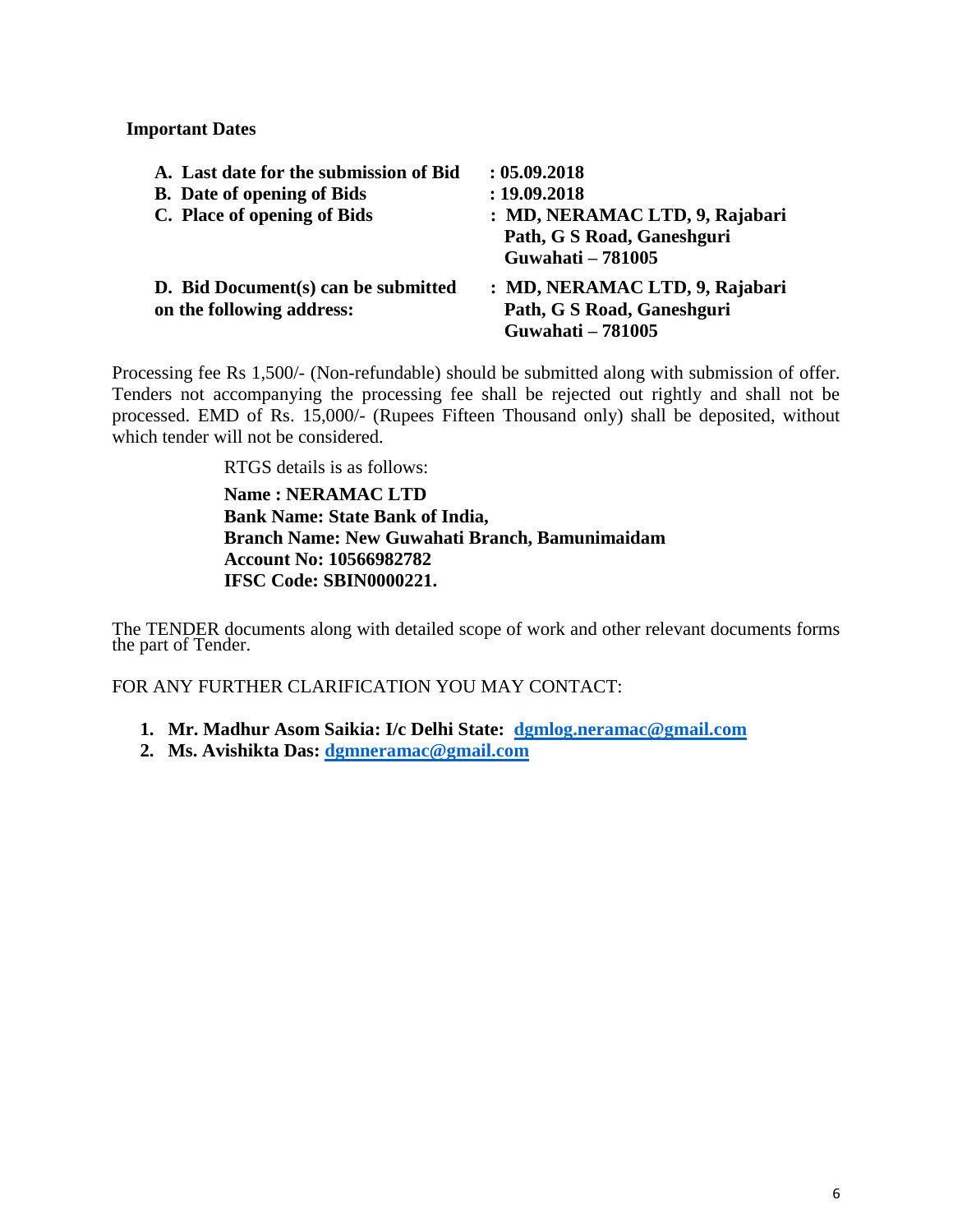# **INSTRUCTIONS TO BIDDERS**

- 1. The Bidders shall be responsible for all of the costs associated with the preparation of their Bids and their participation in the Bidding Process.
- 2. Bidders are advised to participate in Bidding Process after visiting the site/premises. A bidder shall be deemed to have full knowledge of the facilities and infrastructure in the building/surroundings that the successful bidder is required to operate from.
- 3. It shall be deemed that by offering a Bid, the Bidder has:
	- a. Made a complete and careful examination of the bidding documents & offered site;
	- b. NERAMAC shall not be responsible for any non execution/ performance of due diligence by the bidders while participating in the bid.
	- c. Acknowledged and agreed that ignorance of any information shall not be a basis for any claim for compensation, damages, claim for performance of its obligations, loss of profits, etc. from NERAMAC;
- 4. Copies of GST Registration Certificate, Trade License, Labour License, Aadhar Card, Pan Card. Balance Sheet of last 3 years average turnover of at least Rs. 10 Lakhs from Retail/ Restaurant/ Catering/ Hospitality Business duly certified by a chartered accountant, Passport Size Photographs should be enclosed along with bid documents. For start ups, balance sheet of last 1 year with turnover of Rs. 5 lakhs from Restaurant/ Catering/ Hospitality Business duly certified by a chartered accountant should be enclosed.
- 5. Only Technically and Financially qualified Bidder who has quoted highest overall scores shall be selected.
- 6. Any corrigendum including extension of date or change of date for submission of the tender shall be published only on the website and that shall be deemed to have been seen by the bidders.
- 7. In case the date opening fall on a holiday, the bids shall be opened on next working day at the same time and it will be binding on the Tenderers /Bidders for acceptance.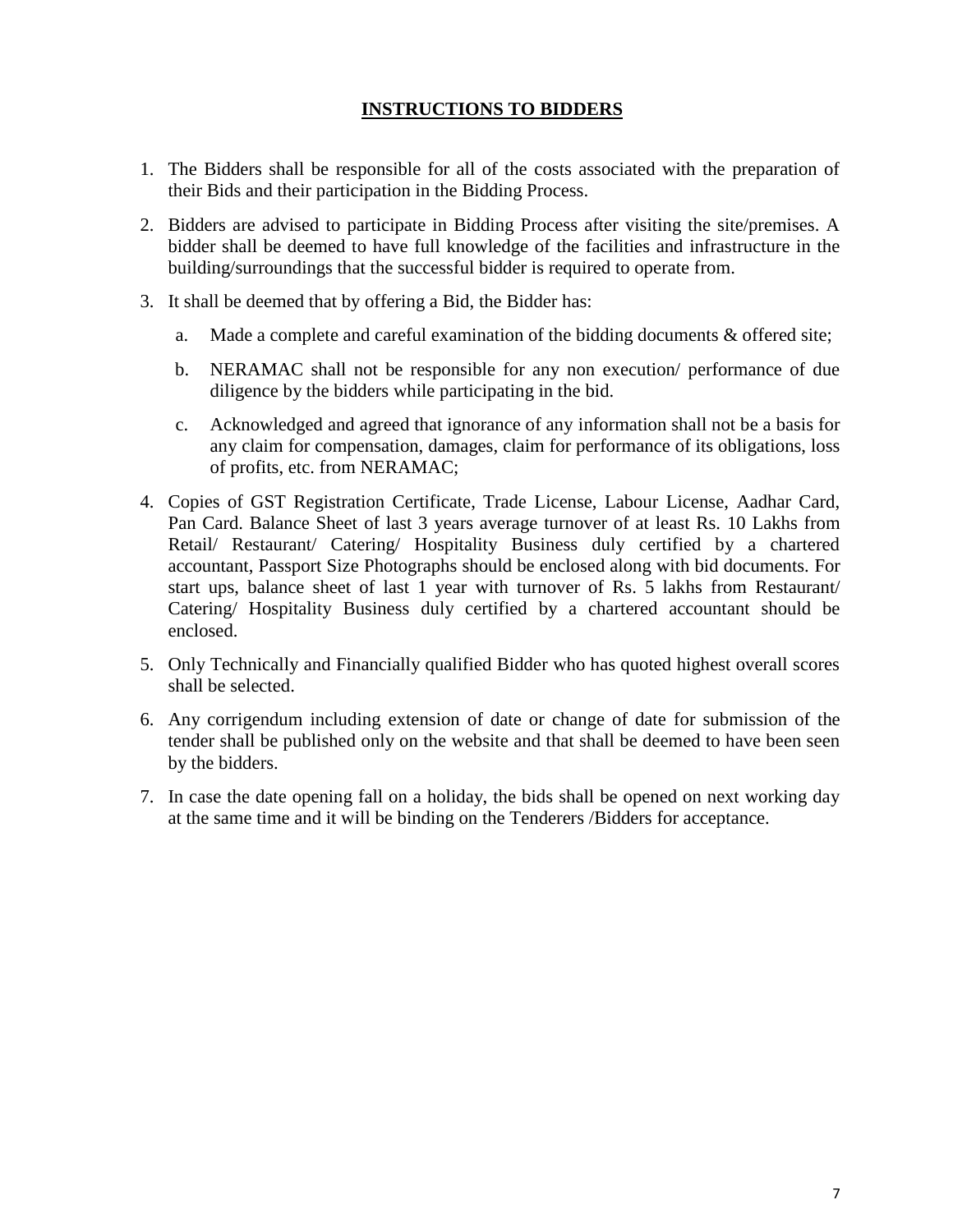# **SCOPE OF WORK**

- 1. Complete operation, management, running of restaurant along with kitchen and dining area (only) on **"**AS IS WHEREIS BASIS**"** by SHG/ NGO/ FPO/ FPC/SUPPLIERS/ ENTERPRENEURS/ PROPRIETORSHIP CONCERN/ PARTNERSHIP FIRM under NERAMAC's flagship programme "**ONE" ORGANIC NORTH EAST** for **DILI HAAT (INA)** as per the requirements of NERAMAC.
- 2. Successful Party shall be responsible for arranging of Raw material (Organic and Natural), catering services, and serving to the customers and other activities on profit sharing basis.
- 3. The successful bidder shall operate and manage the restaurant and sales in a prudent, reasonable and efficient manner so as to generate maximum profit.
- 4. The successful bidder shall provide as reasonably necessary all labour and professional/ supervisory, chefs, cooks, accounts personnel and managerial personnel as are required to perform the Services. Such personnel shall be qualified to perform the duties to which they are assigned. All individuals employed by successful bidder for performing the Services shall be employees of successful bidder, and their working hours, rates of compensation and all other matters relating to their employment shall be determined solely by the successful bidder.

# **GENERAL TERMS & CONDITIONS**

# **1. EXECUTION OF AGREEMENT:**

NERAMAC shall provide the Restaurant along with Kitchen and Dining area (only) at DILLI HAAT, INA, New Delhi on "**AS IS WHERE IS BASIS**" on license basis. In this regard an agreement shall be executed between NERAMAC & successful party.

# **2. TENURE:**

- i. The Restaurant i.e. Kitchen and Dining area (only) at DILLI HAAT, INA, New Delhi shall be provided for a period of 1 year with 3 (three) months lock in period which shall commence from the date of execution of agreement.
- ii. On completion of 1 year, the tenure can be further extended for another 1 year based on mutual consent of both the parties.

# **3. FEES:**

(a) The successful bidder shall pay to NERAMAC a fixed fee per month inclusive of taxes within the seventh day of every month exclusive of electricity and water charges without any delay from time to time. GST and any other statutory taxes shall be levied as per law. In default of payment of the fee, interest @ 5% per month will be charged till realization.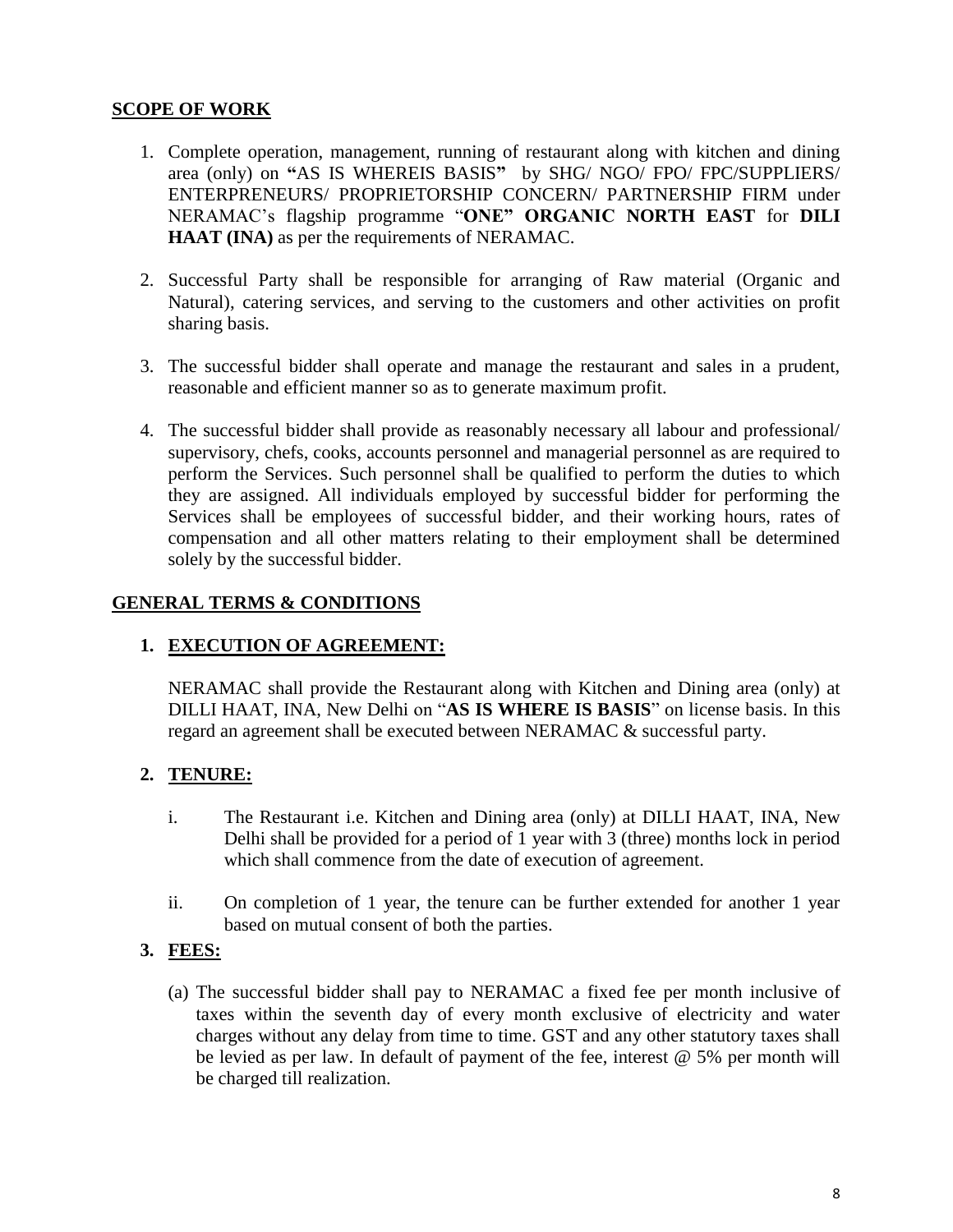(b) If the successful bidder fails to deliver vacant and peaceful possession on expiry of the agreement or earlier determination, it will be liable to pay Rs. 2000/- per day by way of Liquidated Damages to NERAMAC till the allotted space is vacated.

# **4. SECURITY DEPOSIT:**

The successful bidder shall deposit two months interest free security equivalent to two months of fees quoted to NERAMAC which will be refunded on expiry/termination of the agreement simultaneously with delivery of vacant and peaceful possession of the allotted space to NERAMAC after adjusting against a damage cost to the allotted space.

# **5. ALTERATION/ RENOVATION:**

The Successful bidder may be allowed for alteration/renovation, interior design and partitioning of allotted spaces with the prior written approval of NERAMAC, at its own cost. Bidder shall hand over the premises after the contract period in same condition as it was given at the beginning of the contract.

# **6. COMPLIANCE OF STATUTORY NORMS**:

The successful bidder shall adhere to all statutory norms of payments to employees provident fund, ESI gratuity, minimum wage to be given them etc.

# **7. RATES**:

The successful bidder shall provide catering services in consultation with NERAMAC.

# **8. ITEMS TO BE SOLD:**

As NERAMAC is committed to promote Organic and Natural fresh / processed Agri-Horti Produce of NER, therefore at least two Organic dishes of NER should be included in the menu. On special occasions, bidder may provide special catering services within the premises of Restaurant. In case, NERAMAC takes orders to promote NER Delicacies from various Ministries or Organisation for Meetings or Buffet, Bidder shall give special rates to NERAMAC.

# **9. SUBLICENSE:**

The successful bidder shall not sublet/ sublicense or mortgage the whole or any part of the allotted premises to anyone else.

# **10. INSTALLATION OF SOFTWARE**:

Successful bidder shall install an online system/ software for maintaining inventory / sales proceeds and daily/ weekly report to be submitted to NERAMAC.

# **11. FURNITURE AND FIXTURES:**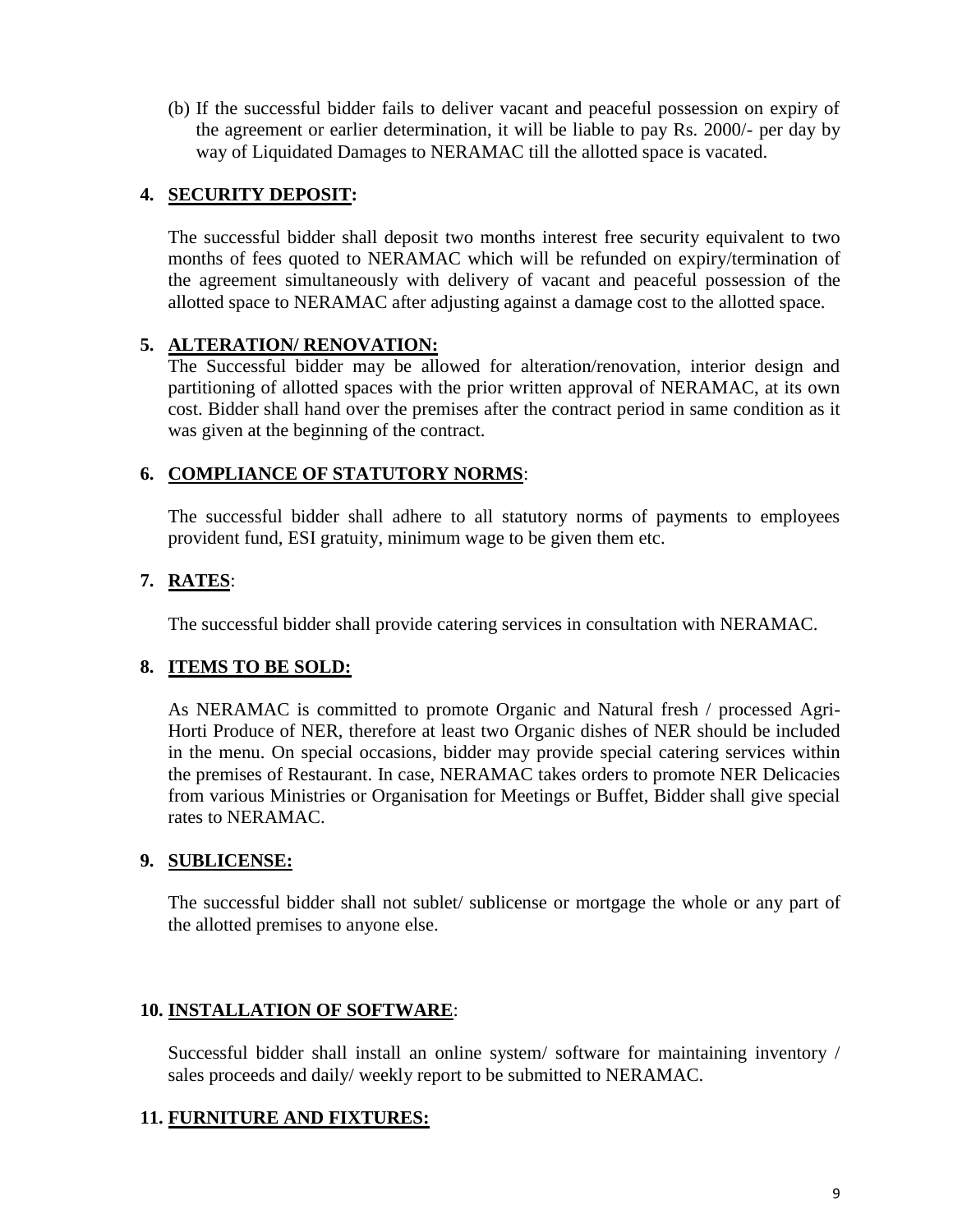NERAMAC shall provide basic infrastructure to the bidder which is sufficient for running of a Restaurant. Furniture & Fixture which includes Burners (3 nos), Chimney, Utility Table, Deep Refrigerator, Racks to keep utilities, Sink and Utensil cleaning area. Sitting arrangement is also provided by Dilli Haat. Water and Lights Fixtures shall be provided by NERAMAC.

#### **12. BRANDING:**

Restaurant shall be working under "**ONE" (Organic North East)** brand. All efforts should be made to promote ONE Brand. Bidder shall also offer schemes of promoting NER food from time to time. Bidder cannot put his company name in the theme board. However, the bidder is free to use his logo other than the theme board.

### **13. ELECTRICITY, WATER, GAS & OTHER CHARGES**:

All Electricity, Water & other Charges shall be borne by Successful bidder.

#### **14. DAMAGE TO OTHER ARTICLES IN THE PREMISES:**

The Bidder shall be responsible for any damage to the designated places under the Bidder's occupation and to the fittings, fixtures, furniture, equipment entrusted to the bidder when such damage is in the opinion of NERAMAC, caused due to negligence or carelessness or any fault on Bidder's part or that of its Manager or Workmen or Agent and the Bidder shall be liable to pay to NERAMAC such amount for the damage as may be assessed by NERAMAC officials.

# **15. MAINTENANCE:**

The Bidder shall keep the allotted space as well as the adjoining space around the designated places in a clean and tidy condition and use branded detergent to clean and mop the designated places. The service tables have to be maintained in a clean and neat manner. The Bidder shall not permit the designated areas or any portion thereof to be used for residential purposes by any of its employees. It shall be open to any official of NERAMAC Ltd. or any other person/ agency duly authorized by the NERAMAC Ltd. only authorized in this behalf to inspect the designated places or any portion thereof at any time.

#### **16. PERSONNEL SUPERVISION:**

It will be the Bidder's responsibility to ensure that the obligations under the terms are duly performed and observed and a competent and qualified person shall be appointed as Manager whose name should be informed to NERAMAC Limited or any other person/ agency duly authorized by the NERAMAC Limited only and who shall remain in person on the campus to manage and supervise the catering services properly. The Manager should be conversant with Hindi, English & any one NER. Bidder should follow all labour law formalities.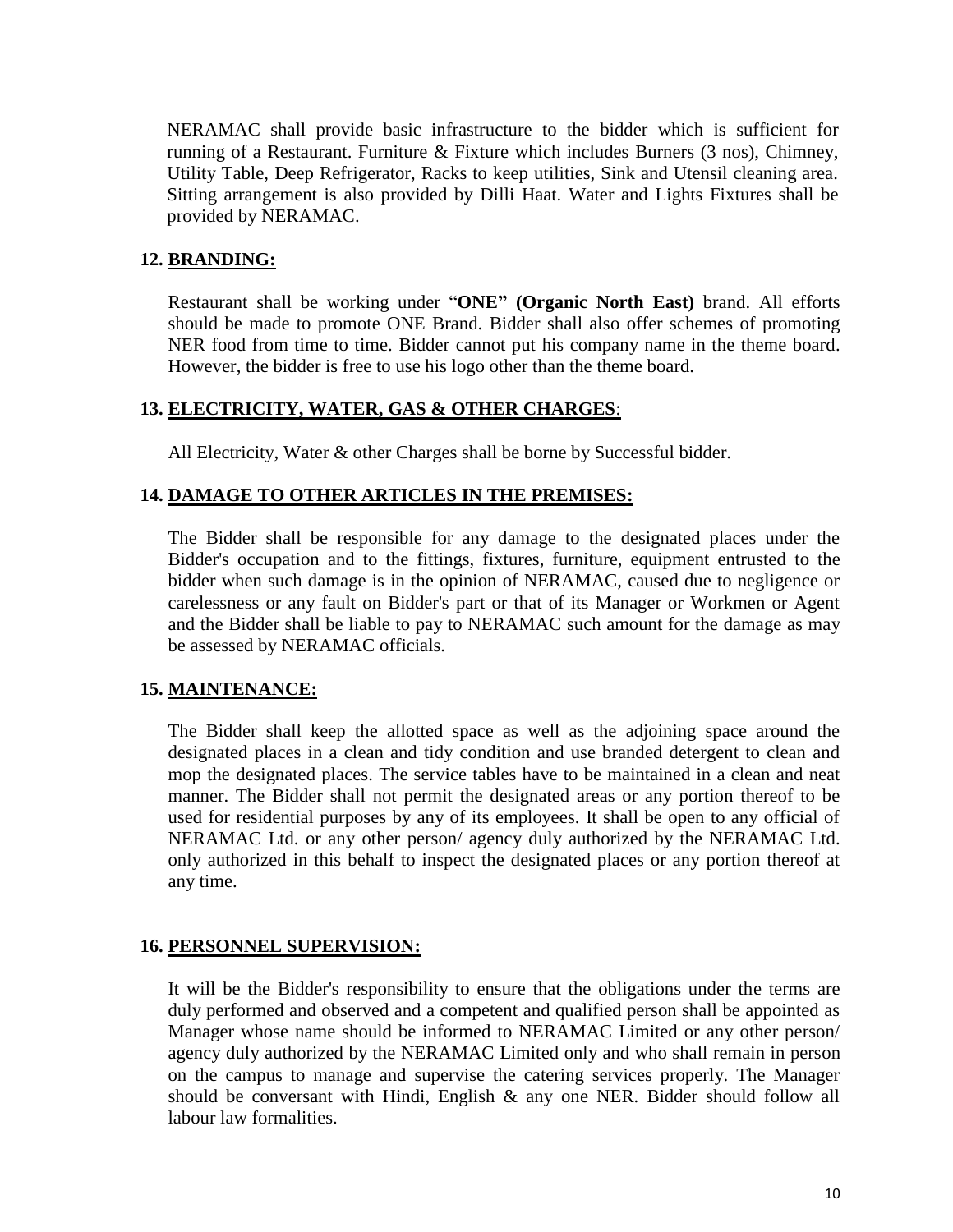### **17. STANDARD OF CATERING:**

- i. The quality of articles of food and provisions should be strictly of good standard. Bidder shall ensure that the food items supplied are as per the standards of fitness prescribed by the Government authorities and if at any time any fine is imposed by the Government authorities (Eg. by the food inspectors/ food dept.) the same shall be borne by the bidder and NERAMAC Ltd. will not pay any fine or penalty that may arise/or that may be imposed on account of the fault of the Bidder. The successful bidder shall be solely responsible for all and any consequences arising out of use of substandard products. NERAMAC shall not be responsible for any complaints of customers and authorities whatsoever related to the products being served.
- ii. The standard of cleanliness of kitchen utensils, crockery, glassware, cutlery; linen etc. shall be of very high order.
- iii. The Bidder should ensure that the entire catering premises are kept hygienic and clean. A thorough master cleaning ought to take place every weekend for all equipments, fixtures, utensils by removing the grime, grease, stains, oil etc. wiped well by clean cloth and dried.

# **18. PRODUCTS PROVISIONS, FRUITS AND VEGETABLES ETC:-**

- (i) The Bidder shall be solely and wholly responsible for the procurement of all articles of food and provisions at his own cost. The Bidder shall bear complete financial responsibility for all purchases and financial commitments he may enter into for running and operation of the restaurant.
- (ii) It shall be the responsibility of the Bidder to store the materials purchased by him in a neat, tidy and hygienic manner. The security of such material shall be the sole responsibility of the Bidder.

#### **19. SERVICE TIMINGS:**

The timings for serving shall be as under: Between 1100 Hrs to 2100 Hrs (Dilli Haat) and for other locations as per rules of the Authorities.

# **20. PREPARATION OF THE MENU**:

The menu card shall be prepared in consultation with NERAMAC or any other person/ agency duly authorized by the NERAMAC only. Menu should include most of the delicacies of north east. At-least two organic delicacies/ dishes shall be included in the menu. Menu shall be revised on Monthly/ Quarterly basis considering the customer preference, seasonality, availability of Raw Material and other justifiable reasons. It may happen that a standard menu shall be applicable in all stalls.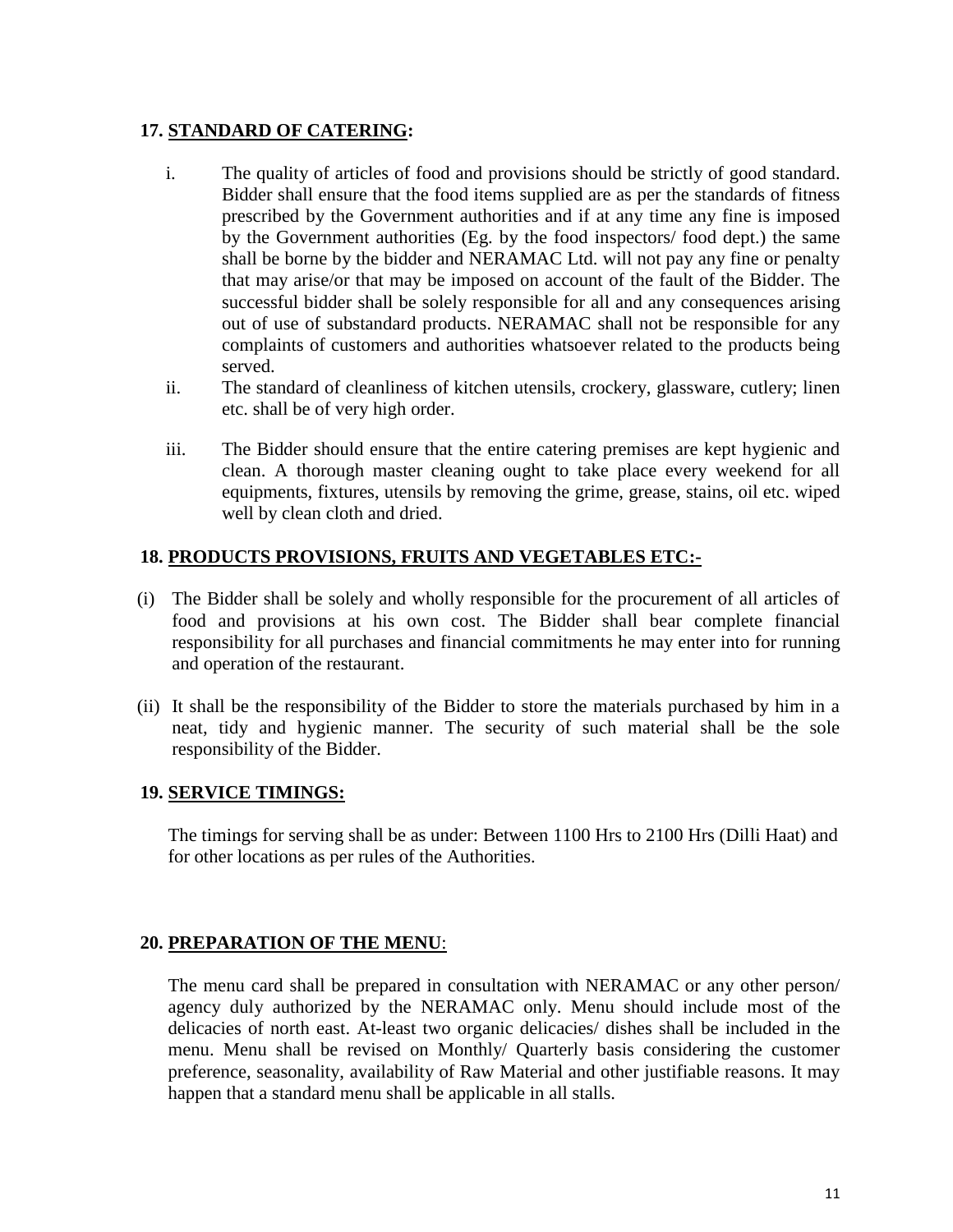# **21. MONTHLY REPORTS**

Every month of each contract year, the successful bidder shall submit a detailed progress report to NERAMAC covering all activities during said period with respect to operations, maintenance, management and running of the restaurant cum showroom including information regarding sales, hours of operation, labor relations, other significant matters, and Services. Said report shall include a comparison of such items to the corresponding values for the preceding months, a listing of any significant operating problems along with immediately planned remedial actions, and a brief summary of major activities planned for the next reporting period.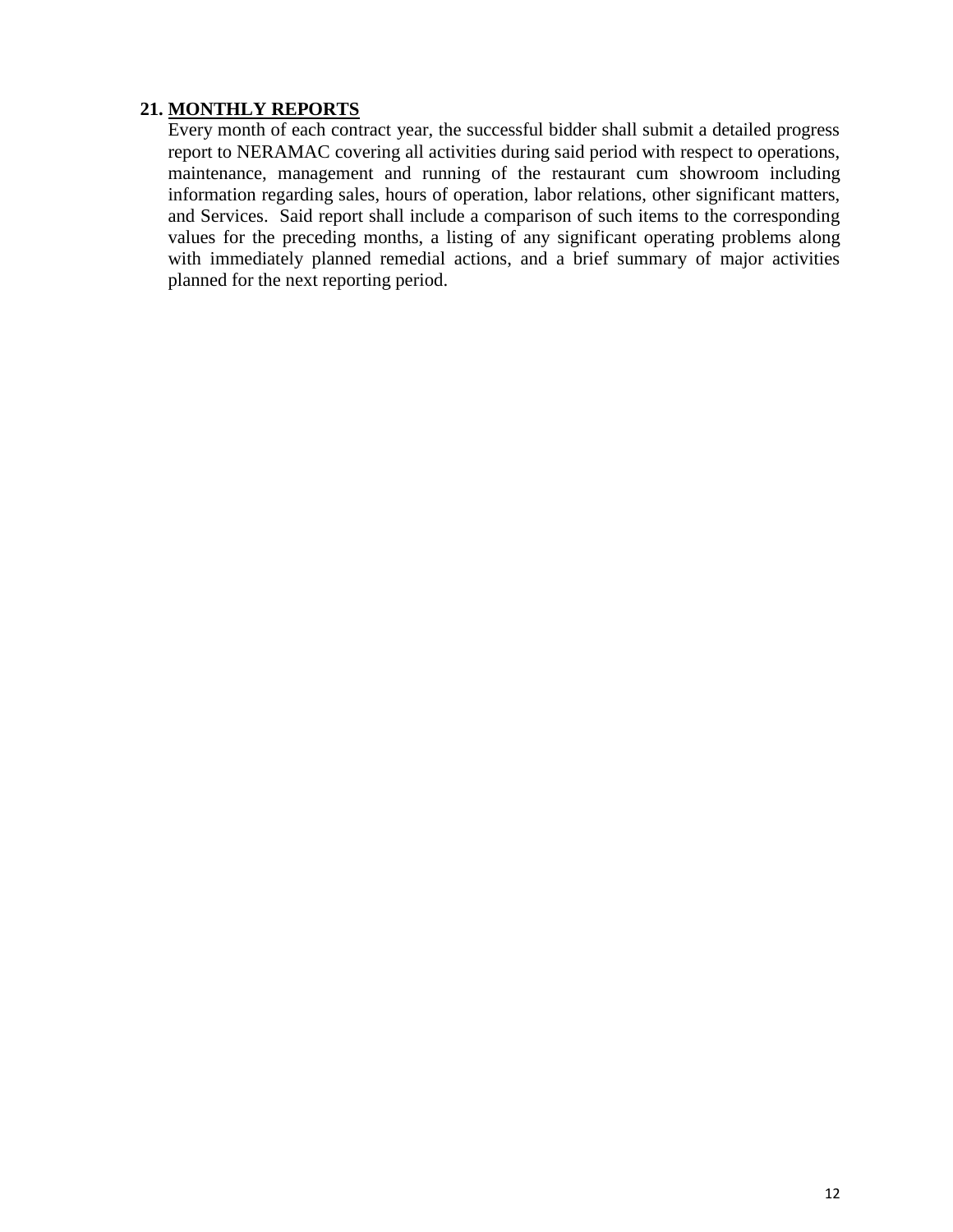# **ELIGIBILITY CRITERIA:**

### **1. BIDDER:**

The bidder should be either SHG/ NGO/ FPO/ FPC/SUPPLIERS/ ENTERPRENEURS/ PROPRIETORSHIP CONCERN/ PARTNERSHIP FIRM**.** 

SHG/ NGO/ FPO/ FPC/SUPPLIERS/ ENTERPRENEURS/ PROPRIETORSHIP CONCERN/ PARTNERSHIP FIRM from NER may be given priority.

Similarly for SHG/ NGO/ FPO/ FPC/SUPPLIERS/ ENTERPRENEURS/ PROPRIETORSHIP CONCERN/ PARTNERSHIP FIRM registered newly but having due experience individually by the partners in their respective business or restaurant / catering / hospitality will be accepted. Bidder from other states may be considered after the recommendation of the committee and approval of competent authority.

# **2. TURNOVER:**

Last 3 year Average Turnover should be at least Rs. 10 Lakhs from Restaurant/ Catering/ Hospitality business. For start ups, the annual turnover is minimum 5 Lakhs. The turnover of Retail/ Restaurant/ Catering/ Hospitality Business should be reflected in balance sheet/billing details certified by the chartered accountant.

In case this turnover is not reflected separately in the balance sheet, a certificate in respect of the turnover of the chartered accountant of the company should be enclosed.

For newly registered CONCERN/ PARTNERSHIP FIRM the turnover should be at least Rs. 10 Lakhs for each partner and will be abide by the rules as above.

# **3. EXPERIENCE:**

The Bidder must have experience of at least 3 years in running Restaurant/ Catering Services. For start ups minimum experience is 1 year. The bidder should be aware of North Eastern Cuisine thoroughly and should have equipped with adequate, qualified  $\&$ experienced manpower on rolls. In case of new partnership firm individual partners experience can be considered.

#### **4. DESIRABLE:**

Preference shall be given to bidder who has experience in running restaurant services North East. Preference shall be given to those having experience in Promoting Organic Food.

- **5.** As on date of tender submission:
	- i. Any central/state government department/PSU/other government entity or local body must not have banned business with the tenderer.
	- ii. The tenderer should submit an undertaking to this effect as per the format laid down in ANNEXURE-C. In case at a subsequent date the successful bidder is found to have been banned for business as given above or involved in any dispute with any central/state government department/PSU/other government entity or local body with respect to nonpayment of dues etc, NERAMAC shall be at liberty to and have full rights to cancel the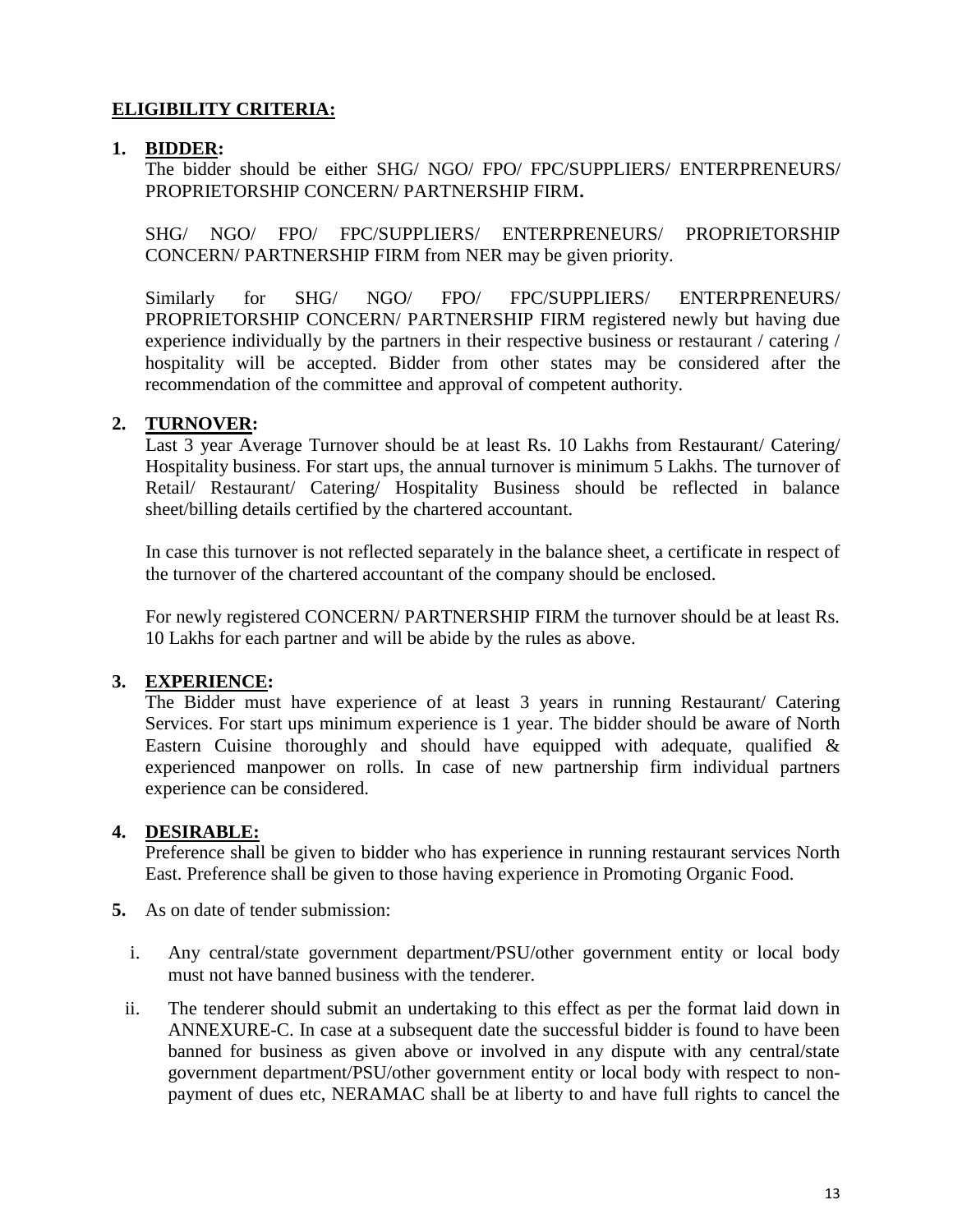allotment of restaurant cum shop and forfeit the Interest Free Security Deposit after adjusting any dues payable by the successful bidder.

*NOTE: As NERAMAC always supports and encourages small and budding suppliers/ entrepreneurs of North East Region to improve their business activities. Selection Committee may take a view to relax the eligibility Criteria in case of progressive Budding SHG/ NGO/ FPO/ FPC Supplier/ Entrepreneur dealing in Organic products of North East provided they fulfill all other Eligibility criteria.*

# **BID FORMAT & CONTENTS**

The Bidder shall seal both the bid copies i.e., Technical  $\&$  Financial in separate envelopes, duly marking the envelopes as "Technical Bid" & "Financial Bid" addressed to Managing Director, NERAMAC Ltd. These two envelopes (called as inner envelopes) should be sealed and shall then be put inside one outer envelope.

### **a. The Contents of Technical Bid ( Dully Filled)** –

- i. Form A
- ii. Form B
- iii. Application
- iv. Supporting Documents as required for qualification

### **b. Contents of Financial Bid (Form C)**

Form of Financial Bid duly filled & signed with stamp. The financial proposal should contain the monthly contract money excluding taxes which would be paid by the bidder to NERAMAC Ltd. The tax like GST, etc would have to be borne by the party.

# **FEES PAYABLE**

The following fees are payable at various stages of the bidding process:

i. **Processing Fee :**

Processing fee of Rs. 1,500/- only (Non-refundable) should be submitted along with submission of bid along with other supporting documents as mentioned above. Tenders not accompanying the processing fee shall be rejected out rightly and shall not be processed

#### ii. **Earnest Money:**

EMD of Rs. 15,000/- (Rupees Fifteen Thousand only), without which tender will not be considered. The amount shall be paid by way of either RTGS/NEFT/POS or DD in favour of:

**Name : NERAMAC LTD. Bank Name: State Bank of India, Branch Name: New Guwahati Branch, Bamunimaidam Account No: 10566982782, IFSC Code: SBIN0000221.**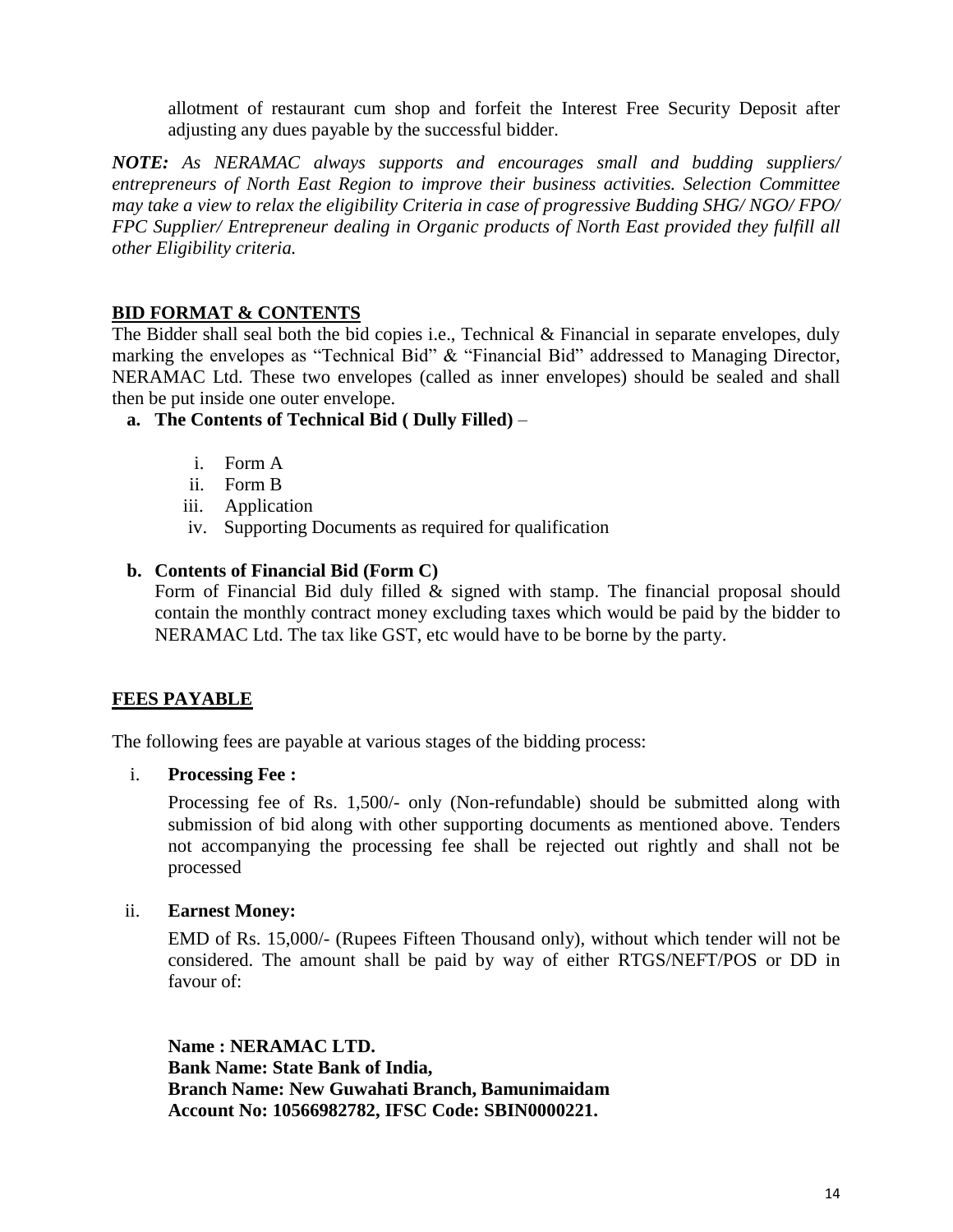#### iii. **Refund of Earnest Money**:

The Earnest Money of unsuccessful Bidder shall be refunded soon after final appointment of the agencies has been completed. No interest shall be payable on earnest money deposited with NERAMAC. The bidder securing the highest marks shall be selected, however as NERAMAC is also trying to replicate same concept in other parts of NCR and Metropolitan cities, an empanelment of qualified bidders shall be maintained.

#### iv. **Sustainability Fee/ Service Charge:**

Successful bidder shall have to pay a fixed service charge of 15% of the revenue generated from the total sales in respect of all orders generated by NERAMAC exclusive of GST and any other statutory taxes levied by law. GST and any other statutory taxes as applicable shall be paid by the successful bidder on the aforesaid 15% Service Charge. Service Charge are subject to change from time to time and product to product depending upon business strategies of NERAMAC

# **SUBMISSION & OPENING OF BID**

Sealed Bids must be submitted at the address mentioned herein below by 19.09.2018 upto 14.00 Hrs and same will be opened on 19.09.2018 at 15.00 Hrs in the presence of the bidders or their authorized representatives, who wish to attend.

If the office happens to be closed on the date of receipt of the bids as specified, the bids will be opened on the next working date at the same time & venue.

The date & time for opening of Financial Bid will be intimated to the technically qualified Bidder in time. However, in case, management desires to extend the dates of submission due to insufficient response or any other reason, shall inform in website of NERAMAC in the form of corrigendum

# **PROCEDURE OF SELECTION**

All the applications received in response to the notice for Tender will be scrutinized by the Evaluation Committee to be formed by NERAMAC in 3 Stages evaluation process as per the latest General Financial Rules:

# **STAGE-I**

# **ELIGIBILITY CRITERIA:**

All Bids received shall be scrutinized based on Eligibility Criteria by Bid Evaluation Committee on day of opening. Following are essential documents without which BID would be rejected at this stage: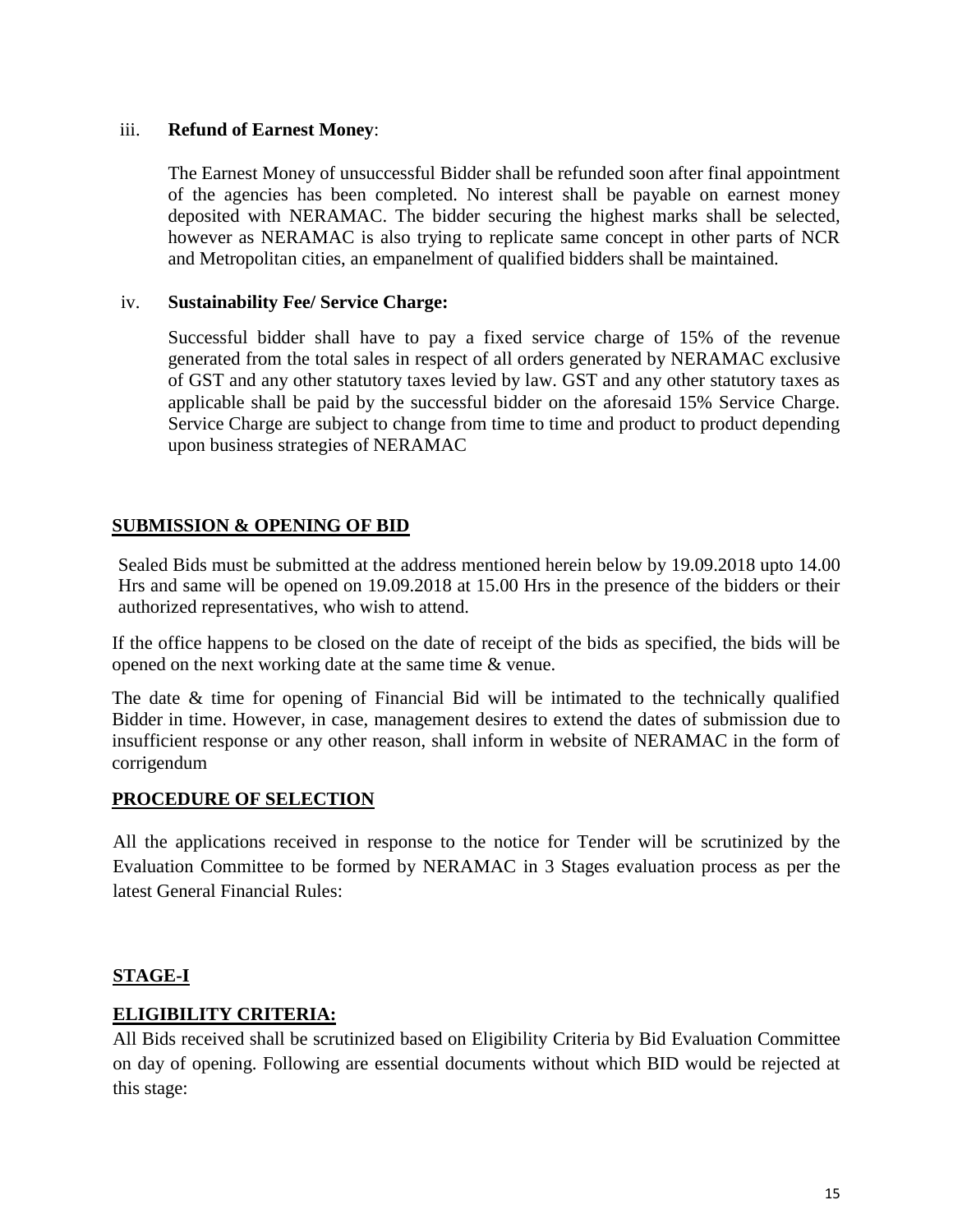- I. Form A
- II. Form B
- III. EMD
- IV. Processing Fee

# **STAGE –II**:

# **TECHNICALLY/ FINANCIALLY QUALIFIED**

Once Stage-I is fulfilled, Bid Evaluation Committee shall scrutinize other essential and relevant documents. In case Committee desires, it may ask bidder to submit clarification within 24 hrs of the email. Those proposals which do not meet the eligibility/ qualifying criteria will be rejected, forthwith, or at any stage of detection. Based on the evaluation criteria as given in FORM B, a bidder shall be considered as **TECHNICALLY QUALIFIED WHO HAS QUALIFIED STAGE I.**

# **STAGE –III:**

Financial bid shall be opened for only technically and financially qualified Bidder (as given above)

# **WEIGHTAGE CRITERIA FOR FINAL SELECTION**

- a) Weightage of Technical Bid (STAGE II) =  $40\%$
- b) Weightage of Financial Bid (STAGE II) =  $60\%$

(Bidder quoted highest in both financial  $&$  Technical bid shall be considered for selection)

# **CONFIDENTIALITY**

- i. All documents forming part of the bidding process shall remain or become the properties of NERAMAC and are transmitted to the Bidders solely for the purpose of preparation and the submission of a Bid in accordance herewith. Bidders are to treat all information as strictly confidential and shall not use it for any purpose other than for preparation for their Bid. The provisions of this Clause shall also apply mutatis mutandis to all documents submitted by the Bidders, and NERAMAC shall not return to the Bidders any document or any information provided along therewith.
- ii. Interested parties wishing to inspect the offered spaces may contact the following person:

**Mr. Madhur Asom Saikia Deputy General Manager Logistics, NERAMAC Ph. No. 9810095058 Email Id. dgmlog.neramac@gmail.com**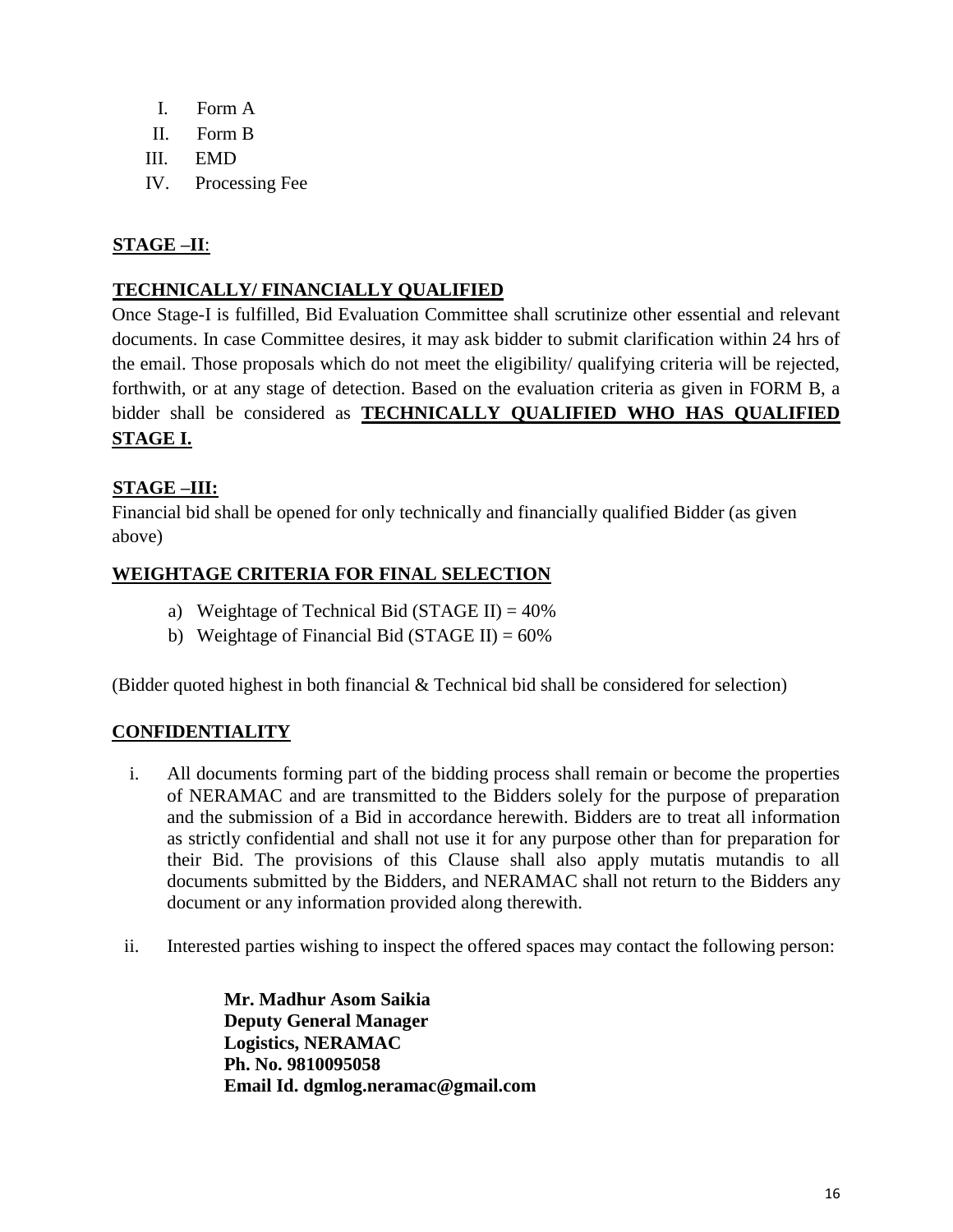# **TERMINATION**

- 1. NERAMAC reserves the right to terminate the Agreement proposed to be executed with the successful bidder upon 60 days written notice to successful bidder in the event:
	- (i) the successful bidder violates any clauses applicable to this Tender;
	- (ii) unsatisfactory performance by the successful bidder at any time during the contract period;
	- (iii) Non-Payment of security or rental fee or 15% commission within the specified time;
	- (iv) Misrepresentation of information at any time during the contract period;
	- (v) Determination by NERAMAC that it does not wish to extend this agreement.
- 2. The Successful bidder shall have the option to exit from the Agreement only after a lock in period of three (3) months from the date of execution of agreement. The Successful bidder shall have to issue 30 days prior notice to NERAMAC.
- 3. Upon expiration or termination of this Agreement, the successful bidder shall remove its personnel, equipment's etc from the allotted space and shall leave the same in as good condition as it was on the Effective Date of agreement.

### **DISPUTE RESOLUTION**

i. In the event, any dispute arises between the successful bidder and NERAMAC in connection with this tender, the construction of any provision of this tender or the rights, duties or liabilities of the successful bidder/ NERAMAC under this tender, same shall be referred to a sole Arbitrator to be appointed by the Managing Director, NERAMAC. The venue of Arbitration shall be at Guwahati and the cost of the Arbitrator shall be shared equally by both the parties. The decision of the Arbitrator shall be binding on the parties.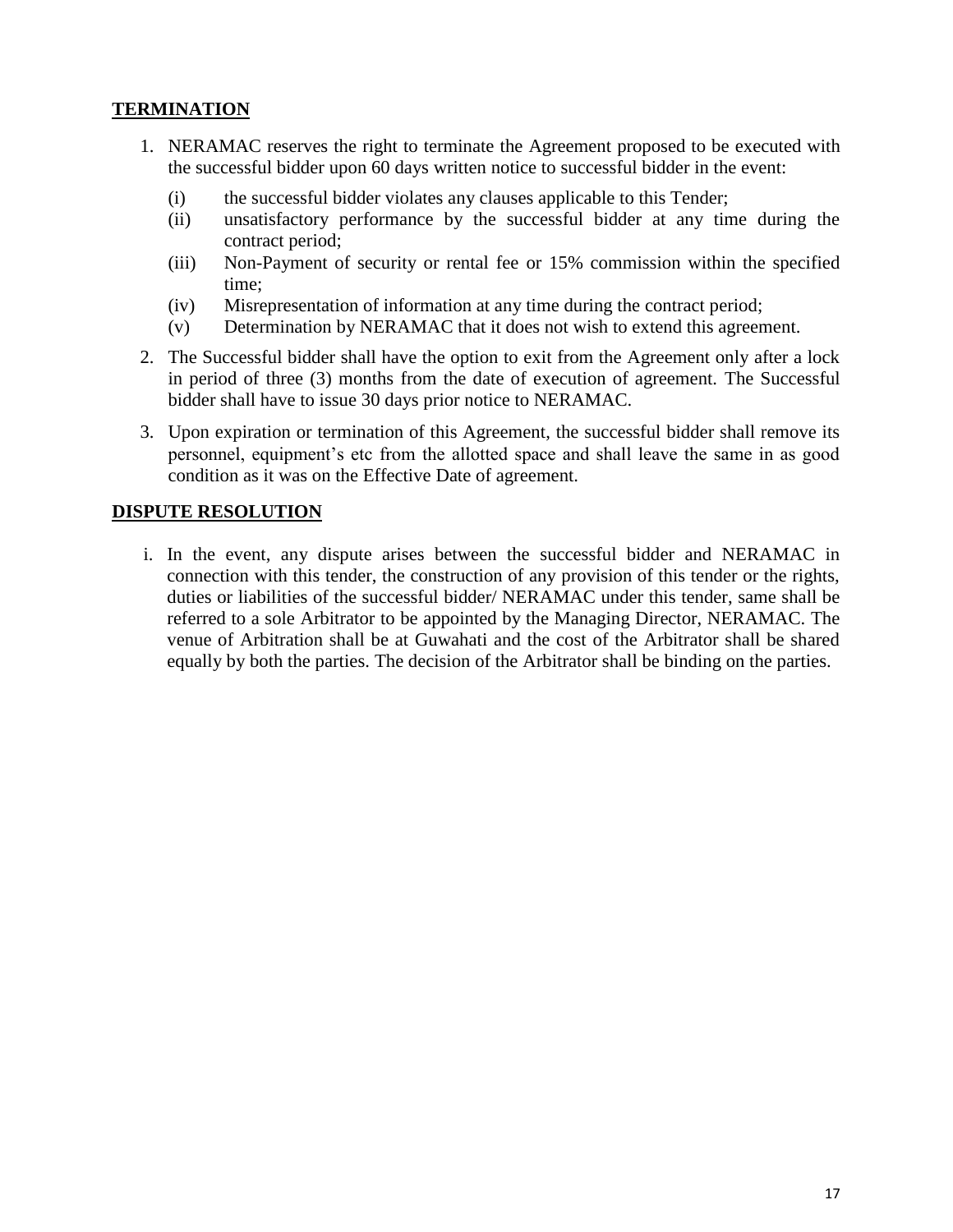### **FORM - A**

# **BID FORM**

# **TO THE MANAGING DIRECTOR, NERAMAC, 9 RAJBARI PATH, G.S ROAD, GUWAHATI – 781005, ASSAM, INDIA**

# **Sub: INVITING TENDER FOR OPERATING, MANAGING, RUNNING OF RESTAURANT WITH KITCHEN AND DINING AREA (ONLY) ON "AS IS WHEREIS BASIS"**

Sir,

The undersigned having read and examined in detail all the tender documents pertaining to your assignment; do hereby express the interest to do the work as specified in the scope of work.

| S.NO | <b>DESCRIPTION</b>                                                                   | <b>RESPONSE</b> |
|------|--------------------------------------------------------------------------------------|-----------------|
| 1.   | Name of the Organization                                                             |                 |
| 2.   | <b>Address</b>                                                                       |                 |
| 3.   | Name, designation & address<br>of the person to whom all<br>references shall be made |                 |
| 4.   | Telephone (with STD code)                                                            |                 |
| 5.   | Mobile No. of the contact<br>Person                                                  |                 |
| 6.   | E- mail of the contact person                                                        |                 |
| 7.   | Fax No. (with STD code)                                                              |                 |

We have enclosed the following documents: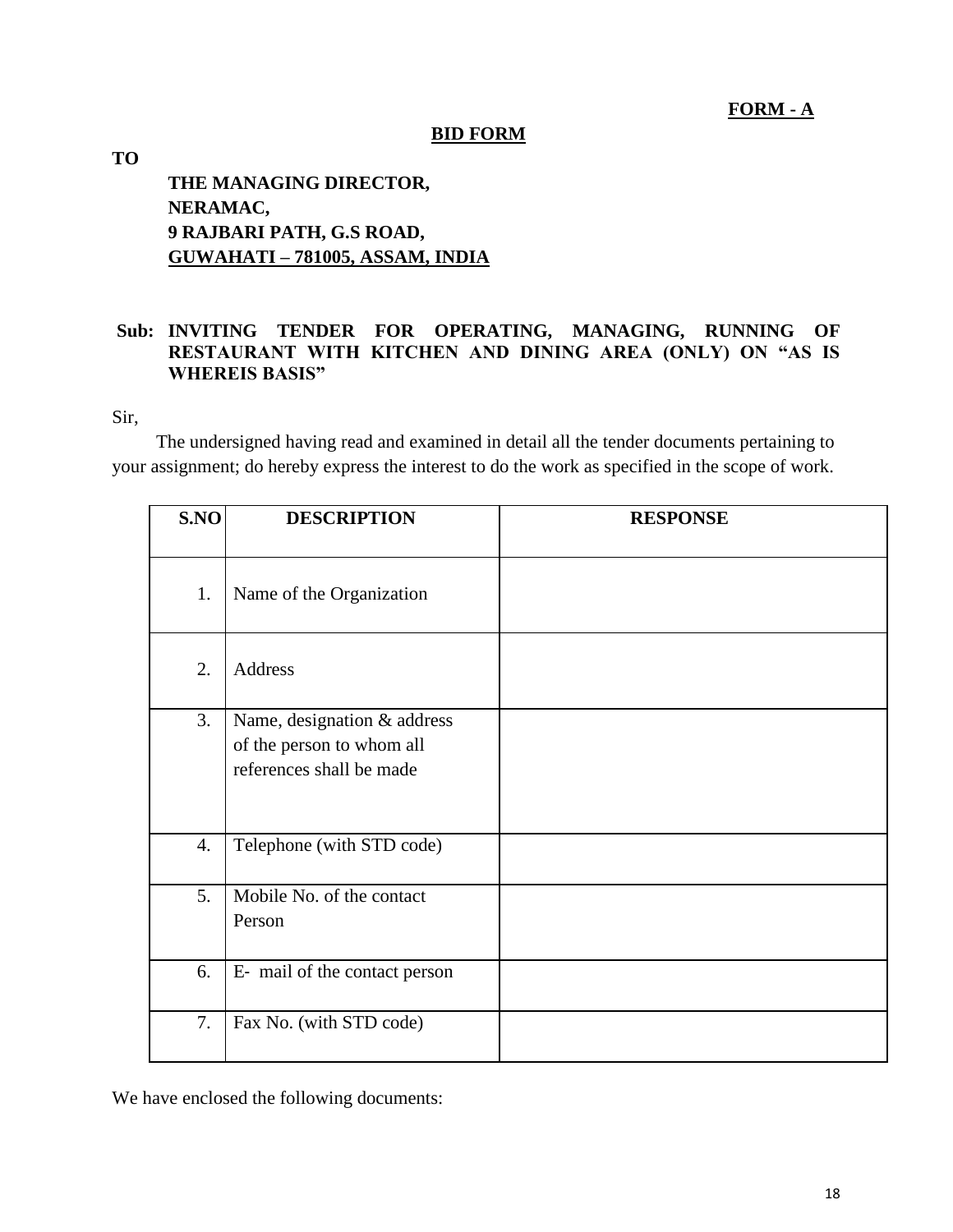- 1. Letter of Authorization.
- 2. Form A should be submitted on the company's/ Firm letter head duly seal and signed by the authorized person.

Processing Fee of Rs. 1,500/- and EMD of Rs. 15,000/- per bid should be placed in Technical bid only payable by RTGS/NEFT/POS or DD in favour of

**Name : NERAMAC LTD Bank Name: State Bank of India, Branch Name: New Guwahati Branch, Bamunimaidam Account No: 10566982782 IFSC Code: SBIN0000221**.

- 3. Form " B".
- 4. Self Attested copies of Supporting Documents.

I/ We hereby declare that my/ our Tender is made in good faith and the information contained is true and correct to the best of my/ our knowledge and belief.

Thanking you,

Yours faithfully,

Signature of the Applicant Name:

Witness by - Signature:

Name: Dated: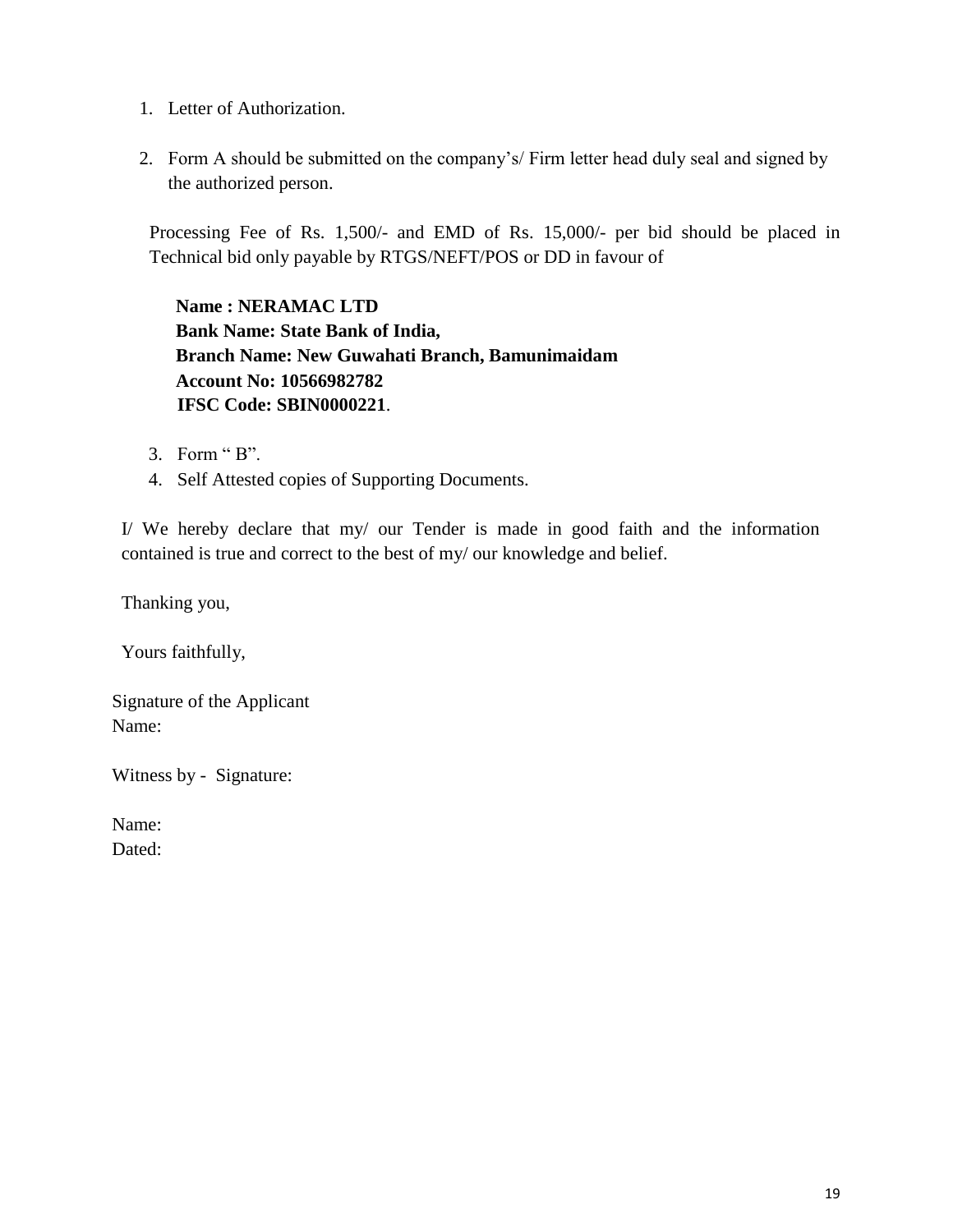**To,**

**Managing Director, NERAMAC, 9 Rajbari Path, G.S Road, Guwahati – 781005, Assam, India**

### **SUB: INVITING TENDER FOR OPERATING, MANAGING, RUNNING OF RESTAURANT WITH KITCHEN AND DINING AREA (ONLY) ON "AS IS WHEREIS BASIS"**

Sir,

With reference to your subject mentioned tender in NERAMAC website [www.neramac.com,](http://www.neramac.com,/) we hereby submit our technical bid as per the Terms and Conditions provided by you. The particulars of offer are given below:

| SI.<br>No.     | <b>QUALIFYING CRITERIA</b>                  | <b>MAR</b><br>KS | <b>COMMENTS OF</b><br><b>BIDDER</b> (along<br>with Supporting<br>Document) | <b>DEVIATIO</b><br>N<br><b>YES/NO</b> | <b>ALLOTED</b><br><b>MARKS</b> (To<br>be filled by<br>evaluation<br>committee) |
|----------------|---------------------------------------------|------------------|----------------------------------------------------------------------------|---------------------------------------|--------------------------------------------------------------------------------|
| $\mathbf{1}$   | $\sigma$ f<br>The<br>minimum turnover       | 40               |                                                                            |                                       |                                                                                |
|                | <b>Bidder</b><br>should<br>be<br>the        |                  |                                                                            |                                       |                                                                                |
|                | average Rs. 10 Lakhs per                    |                  |                                                                            |                                       |                                                                                |
|                | annum each for last 3 years                 |                  |                                                                            |                                       |                                                                                |
|                | For start ups, minimum annual turnover      |                  |                                                                            |                                       |                                                                                |
|                | of the bidder should be Rs. 5 lakhs.        |                  |                                                                            |                                       |                                                                                |
| $\overline{2}$ | The bidder must have work                   | 20               |                                                                            |                                       |                                                                                |
|                | experience of at least 3 years              |                  |                                                                            |                                       |                                                                                |
|                |                                             |                  |                                                                            |                                       |                                                                                |
|                | For start ups, bidder must have work        |                  |                                                                            |                                       |                                                                                |
|                | experience of atleast 1 year                |                  |                                                                            |                                       |                                                                                |
|                |                                             |                  |                                                                            |                                       |                                                                                |
| 3              | Write up or PPT on                          | 10               |                                                                            |                                       |                                                                                |
|                | business Plan                               |                  |                                                                            |                                       |                                                                                |
| 4              | Bidder should be ready to                   | 10               |                                                                            |                                       |                                                                                |
|                | start services of Restaurant                |                  |                                                                            |                                       |                                                                                |
|                | from 1 <sup>st</sup> week of October, 2018. |                  |                                                                            |                                       |                                                                                |
| 5              | Running<br>Experience                       | 20               |                                                                            |                                       |                                                                                |
|                | restaurant services of North                |                  |                                                                            |                                       |                                                                                |
|                | East Cuisines.                              |                  |                                                                            |                                       |                                                                                |
|                | Total                                       | <b>100</b>       |                                                                            |                                       |                                                                                |

Thanking you, Yours faithfully

(Signature of the Applicant)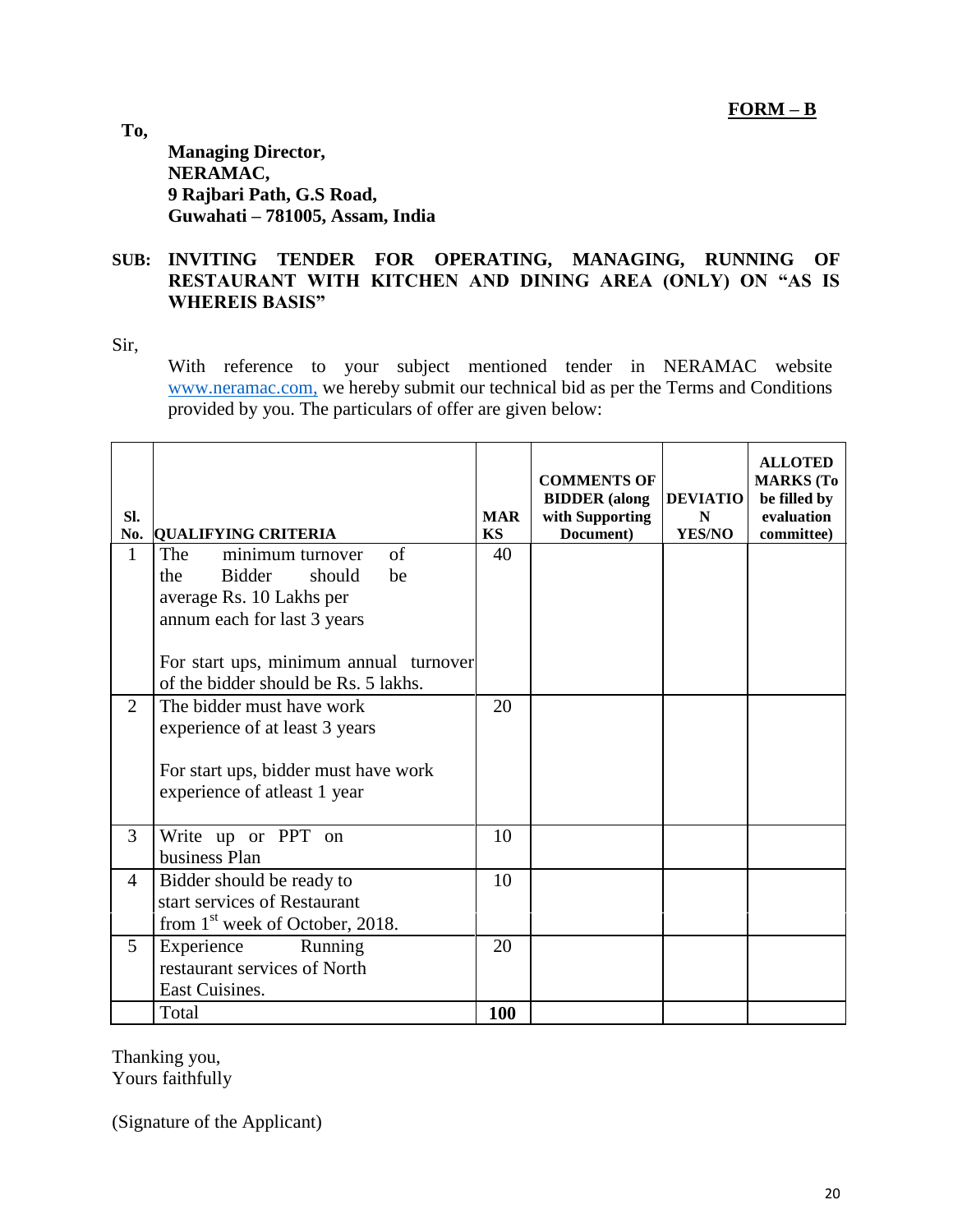# **FINANCIAL BID (FORM - C)**

**To,**

# **Managing Director, NERAMAC 9, Rajbari Path, G.S Road, Guwahati – 781005, Assam, India**

### **SUB: INVITING TENDER FOR OPERATING, MANAGING, RUNNING OF RESTAURANT WITH KITCHEN AND DINING AREA (ONLY) ON "AS IS WHEREIS BASIS"**

Sir,

With reference to your subject mentioned tender in NERAMAC website: [www.neramac.com,](http://www.neramac.com,/) We hereby quote our best rates for operating, managing, running of restaurant with kitchen and dining area (only) on "AS IS WHEREIS BASIS". The particulars of offer are given below:

| Sl. No. | Description                     | Monthly Quoted Fee |
|---------|---------------------------------|--------------------|
|         | INVITING TENDER FOR OPERATING,  |                    |
|         | MANAGING, RUNNING OF RESTAURANT |                    |
|         | WITH KITCHEN AND DINING AREA    |                    |
|         | (ONLY) ON "AS IS WHEREIS BASIS" |                    |

#### **N.B: -**

- 1. The proposed monthly fees should be quoted both in figures and words.
- 2. GST, as applicable with the monthly fee will be paid by Bidder.
- 3. Financial Bid to be sealed in separate envelop as Bid sealing and marking of Bids)

#### **IMPORTANT:**

In addition to the above fixed monthly fee, bidder is also required to pay a fixed service charge of 15% of the revenue generated from the total sales exclusive of GST and any other statutory taxes levied by law in respect of all orders generated by NERAMAC.

> Signature: - Full Name: - Designation: - Address: Tele No. :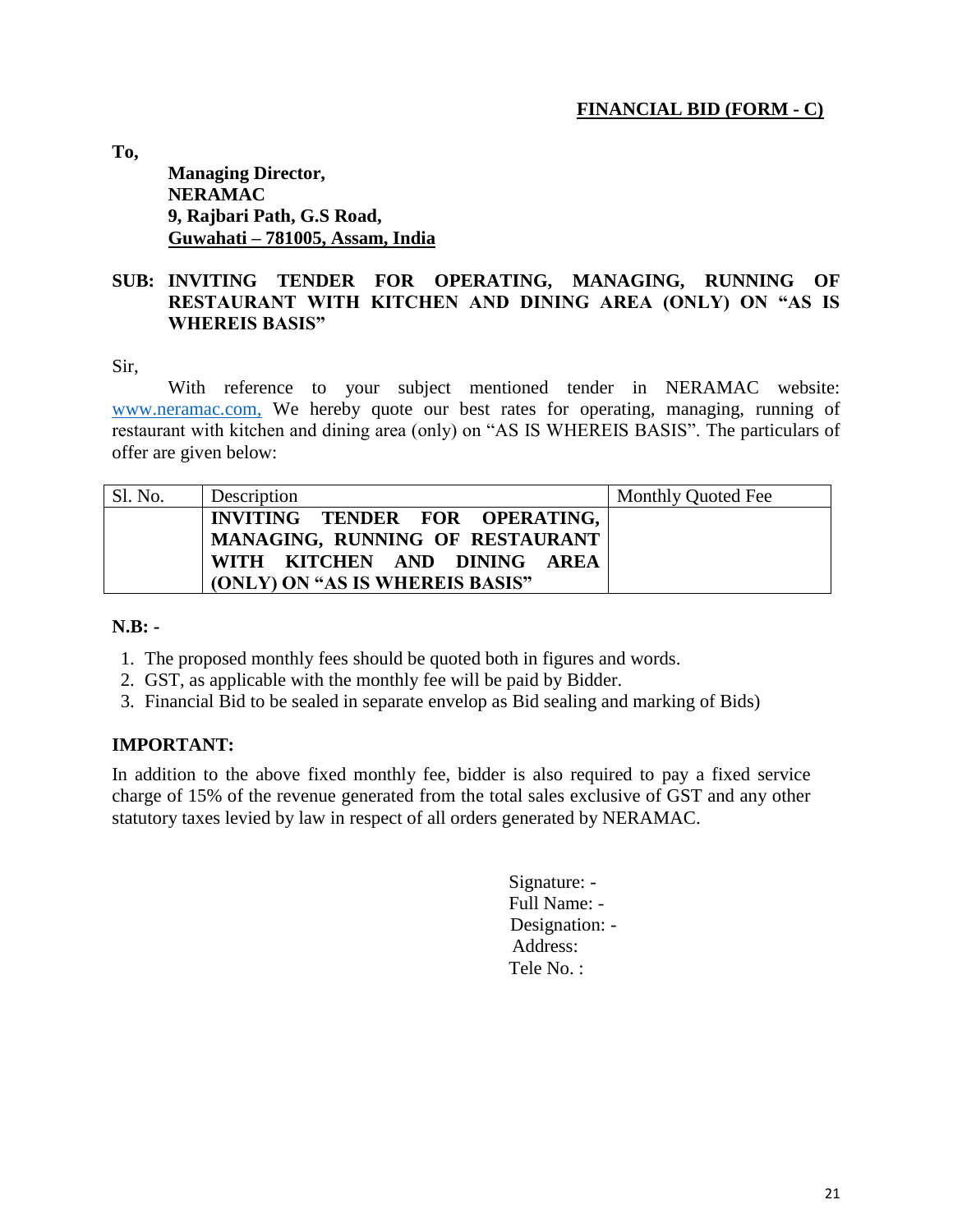### **Annexure-A: General Information of the Bidder**

1. (a) Name :

(b) Address of Registered Office:

2. Details of individual(s) who shall serve as the point of contact/ communication for NERAMAC:

- (a) Name :
- (b) Designation :
- (c) Company :
- (d) Address :
- (e) Telephone Number :
- (f) Fax Number :
- (g) E-Mail Address :
- 3. In case of Consortium/JV:
	- a. The information above  $(1 \& 2)$  shall be provided for all the members of the JV/Consortium.
	- b. Information regarding role of each member :

Signed

(Name of the Authorized Signatory)

For and on behalf of (Name of the Bidder)

Designation Place:

Date: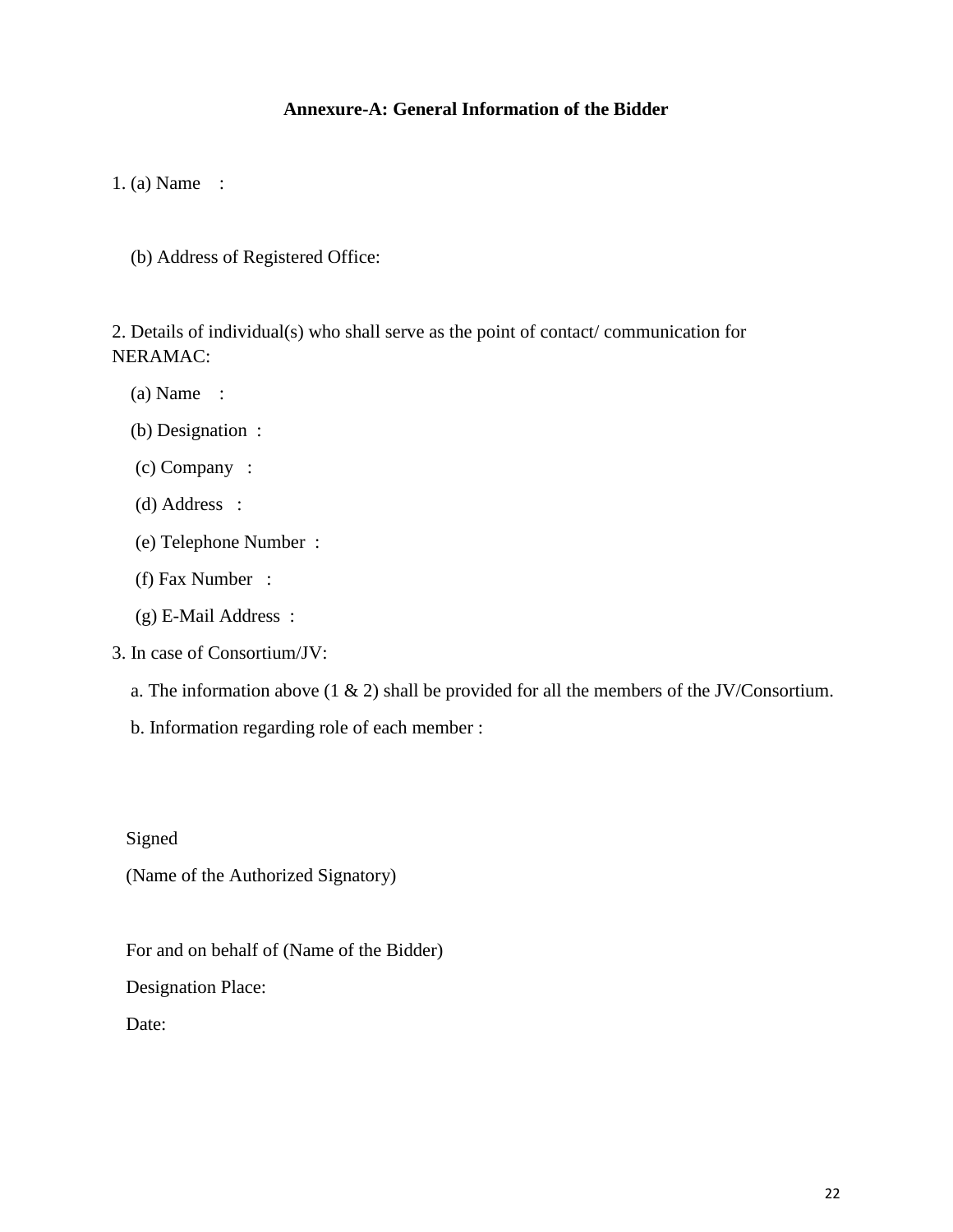#### **Annexure-B: Affidavit (Duly Notarized)**

#### **(To be given by the Bidder on a Non Judicial Stamp Paper of Rs. 20)**

I,  $\ldots$  S/o  $\ldots$  S/o  $\ldots$   $\ldots$   $\ldots$   $\ldots$  aged about  $\ldots$  Resident of  $\ldots$   $\ldots$  working as …………...(insert designation) of the ………………..(insert name of the single bidder/consortium member if a consortium), do hereby solemnly affirm and state as follows :

- 1. I am the authorised signatory of …………..(insert name of company/ FIRM/ consortium ) (hereinafter referred to as "Bidder") having its registered office at ……………………….. I am duly authorised vide Authority Letter/ Board Resolution dated …………. of the Bidder to swear and depose this Affidavit on behalf of the bidder.
- 2. I have submitted information with respect to our eligibility for *"operating, managing, running of restaurant with kitchen and dining area (only) on "as is whereis basis" for DILLI HAAT, INA, Aurobindo Marg, New Delhi-110023 Delhi* to North Eastern Regional Agricultural Marketing Corporation (NERAMAC) through Open Auction and I further state that we have the necessary manpower and all the said information submitted by us is accurate, true and correct and is based on our records available with us.
- 3. I hereby declare that if any point of time, in case NERAMAC requests any further/ additional information regarding our financial and/or technical capabilities, or any other relevant information, we shall promptly and immediately make available such information accurately and correctly to the satisfaction of NERAMAC.
- 4. I state that, we fully acknowledge and understand that furnishing of any false or misleading information by us in our Bid shall entitle us to be disqualified from the tendering process for the said project. The costs & risks for such disqualification shall be entirely borne by us
- 5. I state that all the terms and conditions of the Bid Document have been duly complied with.
- 6. I on behalf of \_\_\_\_\_\_\_\_\_\_\_\_\_\_\_, undertake to work as per the terms and conditions rolled out by NERAMAC.
- 7. I understand that NERAMAC reserves the right to accept or reject and to cancel the empanelment process and reject all expression of interests at any time prior to the award of contract, without assigning any specified reasons whatsoever.

#### DEPONENT

(Name, Designation with & Seal)

#### **VERIFICATION:-**

I, the above-named deponent, do verify that the contents of paragraphs 1 to 7 of this affidavit are true and correct to my knowledge. No part of it is false and nothing material has been concealed.

Verified at ………………………, on this …………………. .day of………….…….., 2018.

#### DEPONENT

(Name, Designation with & Seal)